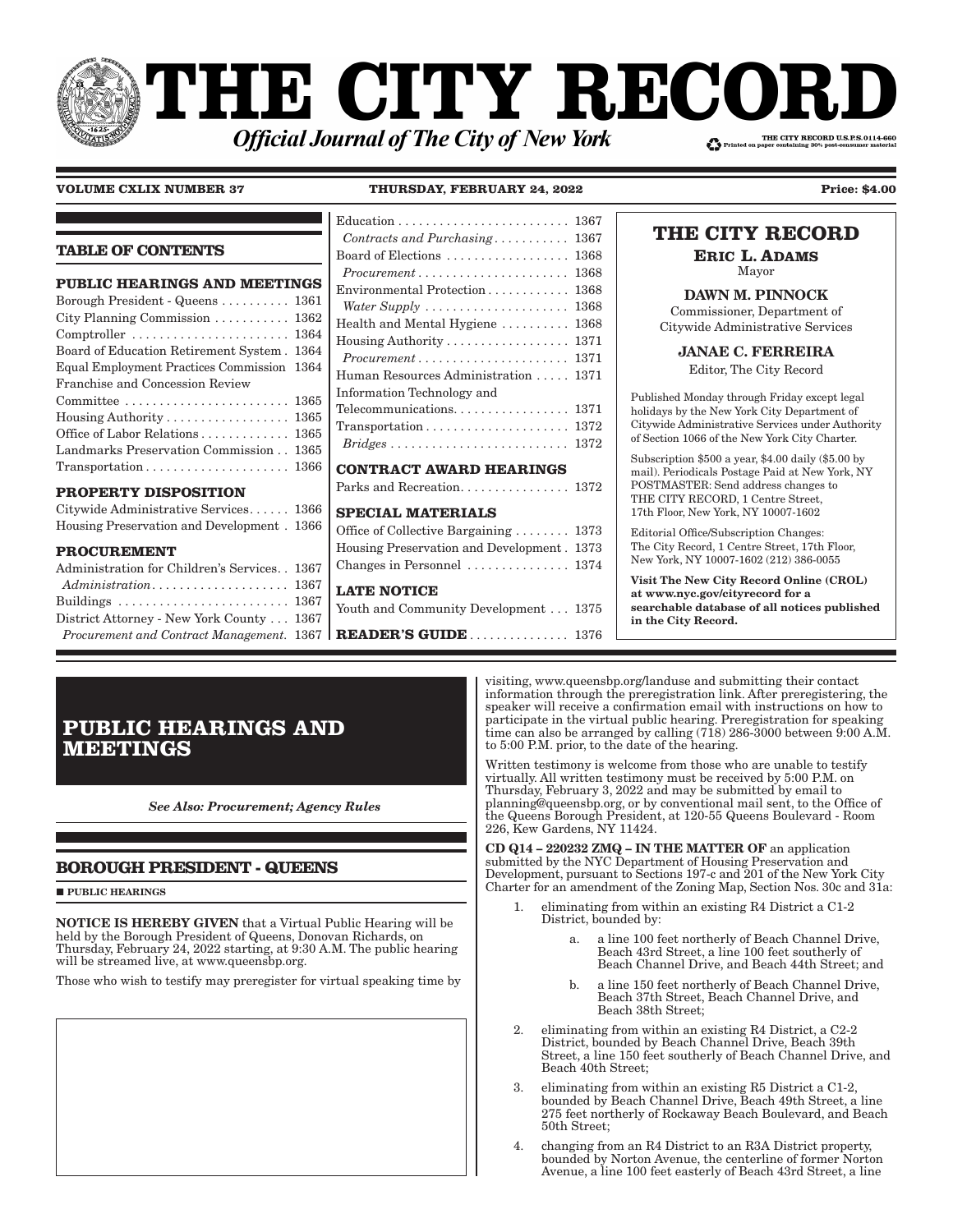335 feet northerly of Beach Channel Drive, a line 125 feet westerly of Beach 43rd Street, Edgemere Drive, Beach 44th Street, a line 180 feet southerly of Norton Avenue, and Beach 45th Street, Norton Avenue, the northeasterly prolongation of a line 40 feet southeasterly of the northwestern streetline of Norton Avenue, and Beach 45th Street;

- 5. changing from an R4-1 District to an R3A District property, bounded by the U.S. Pierhead and Bulkhead Line, the U.S Pierhead Line and its southerly prolongation, the centerline of former Norton Avenue, Norton Avenue, Beach 45th Street, a line 40 feet southeasterly of the northwesterly street line of Norton Avenue and its northeasterly prolongation, and the northerly centerline prolongation of Beach 47th Street;
- 6. changing from an R4 District to an R4-1 District property, bounded by a line 40 feet southeasterly of the northwesterly street line of Norton Avenue, Norton Avenue, Beach 45th Street, a line 180 feet southerly of Norton Avenue, Beach 44th Street, Edgemere Drive, a line 125 feet westerly of Beach 43rd Street, a line 335 feet northerly of Beach Channel Drive, a line 100 feet easterly of Beach 43rd Street, a line 120 feet northerly of Beach Channel Drive, and Beach 49th Street;
- 7. changing from an R4 District to an R6A District property, bounded by Rockaway Beach Boulevard, Beach 38th Street, a line 85 feet northerly of Shorefront Parkway, and the centerline of former Beach 43rd Street;
- 8. changing from an R5 District to an R6A District property, bounded by Beach Channel Drive, Beach 49th Street, a line 275 Feet northerly of Rockaway Beach Boulevard and Beach 50th Street;
- 9. changing from a C8-1 District to an R6A District property, bounded by a line 275 Feet northerly of Rockaway Beach Boulevard, Beach 49th Street, Rockaway Beach Boulevard, and Beach 50th Street;
- 10. changing from a C3 District to an C3A District property, bounded by the southerly, southeasterly and easterly boundary line of a Park, the U.S. Pierhead and Bulkhead Line, the northerly centerline prolongation of Beach 47th Street, a line 40 feet southeasterly of the northwesterly street line of Norton Avenue, and the southeasterly prolongation of the centerline of former Almeda Avenue;
- 11. establishing within an existing R4 District a C2-4 District, bounded by a line 100 feet northerly of Beach Channel Drive, Beach 43rd Street, a line 100 feet southerly of Beach Channel Drive, and Beach 44th Street;
- 12. establishing within a proposed R6A District a C2-4 District, bounded by:
	- a. Beach Channel Drive, Beach 49th Street Rockaway Beach Boulevard, Beach 50th Street; and
	- b. Rockaway Beach Boulevard, Beach 38th Street, a line 85 northerly of Shore Front Parkway, and the centerline of former Beach 43rd Street;
- 13. establishing a Special Coastal Risk District (CR), bounded by the U.S. Pierhead and Bulkhead Line, the U.S Pierhead Line and its southerly prolongation, the centerline of former Norton Avenue, a line 100 feet easterly of Beach 43rd Street, a line 120 feet northerly of Beach Channel Drive, Beach 49th Street, the southeasterly prolongation of the centerline of former Alameda Avenue, and the southerly, southeasterly and easterly boundary line of a Park;

Borough of Queens, Community District 14, as shown on a diagram (for illustrative purposes only) dated December 13, 2021. (Related ULURPs #220233 ZRQ, #220235 PPQ, #220236 HAQ, and #220237 HUQ).

CD Q14 – 220233 ZRQ – IN THE MATTER OF an application submitted by the Department of Housing Preservation & Development (HPD), pursuant to Section 197-c of the New York City Charter for a zoning text amendment to designate the Project Area as a Mandatory Inclusionary Housing ("MIH") area, Borough of Queens, Community District 14, as shown on a diagram (for illustrative purposes only) dated December 13, 2021. (Related ULURPs #220232 ZMQ, #220235 PPQ, #220236 HAQ, and #220237 HUQ)

CD Q14 – 220235 PPQ – IN THE MATTER OF an application submitted by the Department of Housing Preservation & Development (HPD), pursuant to Section 197-c of the New York City Charter, for the disposition of city owned properties listed below for uses identified in the Edgemere Urban Renewal Plan, Borough of Queens, Community District 14. (Related ULURPs #220232 ZMQ, #220233 ZRQ, #220236 HAQ, and #220237 HUQ)

CD Q14 – 220236 HAQ – IN THE MATTER OF an application submitted by the Department of Housing Preservation and Development (HPD)

- 1. pursuant to Article 16 of the General Municipal Law of New York State for:
	- the designation of property, located, at Rockaway Beach Boulevard ( Block 15852, Lots 64, 68); (Block 15851, Lots 33, 35, 40, 42, 44, 58, 59); (Block 15850, Lot 6); (Block 15849, Lots 6, 8, 9, 10, 17, 18, 19, 20, 27, 28, 29); (Block 15848, Lots 52, 54, 55, 57, 58, 60, 62, 63, 65, 67), (Block 15847, Lots 79, 80, 81, 82, 83, 84, 85, 86, 87, 88, 89), the demapped roadbed of Beach 43rd Street between Blocks 15852 and 15851 and the demapped roadbed of Beach 39th Street between Blocks 15848 and 15849;
	- b. an Urban Development Action Area Project for such area; and
- 2. pursuant to Section 197-c of the New York City Charter for the disposition of such property to a developer to be selected by HPD;

to facilitate the development of approximately 1,222 residential housing units, and commercial, community facility and open space, Borough of Queens, Community District 14. (Related ULURPs #220232 ZMQ, #220233 ZRQ, #220235 PPQ, and #220237 HUQ).

CD Q14 – 220237 HUQ – IN THE MATTER OF an application submitted by the Department of Housing Preservation and Development (HPD), pursuant to Section 505 of Article 15 of the General Municipal (Urban Renewal) Law of New York State and Section 197-c of the New York City Charter, for the second amendment, to the Edgemere Urban Renewal Plan, Borough of Queens, Community District 14. (Related ULURPs #220232 ZMQ, #220233 ZRQ, #220235 PPQ, and #220236 HAQ).

f17-24

### **CITY PLANNING COMMISSION**

 $\blacksquare$ PUBLIC HEARINGS

In support of the City's efforts to contain the spread of COVID-19, the City Planning Commission will hold a remote public hearing, via the teleconferencing application Zoom, at 10:00 A.M. Eastern Daylight Time, on Wednesday, March 2, 2022, regarding the calendar items listed below.

The meeting will be live streamed through Department of City Planning's (DCP's) website and accessible from the following webpage, which contains specific instructions on how to observe and participate, as well as materials relating, to the meeting: https://www1.nyc.gov/site/ nycengage/events/city-planning-commission-public-meeting/331545/1

Members of the public should observe the meeting through DCP's website.

Testimony can be provided verbally by joining the meeting using either Zoom or by calling the following number and entering the information listed below:

877 853 5247 US Toll-free 888 788 0099 US Toll-free 253 215 8782 US Toll Number

213 338 8477 US Toll Number

Meeting ID: 618 237 7396

[Press # to skip the Participation ID] Password: 1

To provide verbal testimony via Zoom please follow the instructions available through the above webpage (link above).

Written comments will also be accepted until 11:59 PM, one week before the date of vote. Please use the CPC Comments form that is accessible through the above webpage.

Please inform the Department of City Planning if you need a reasonable accommodation, such as a sign language interpreter, in order to participate in the meeting. The submission of testimony, verbal or written, in a language other than English, will be accepted, and real time interpretation services will be provided based on available resources. Requests for a reasonable accommodation or foreign language assistance during the meeting should be emailed to *[AccessibilityInfo@planning.nyc.gov]* or made by calling *[212-720-3508].* Requests must be submitted, at least five business days before the meeting.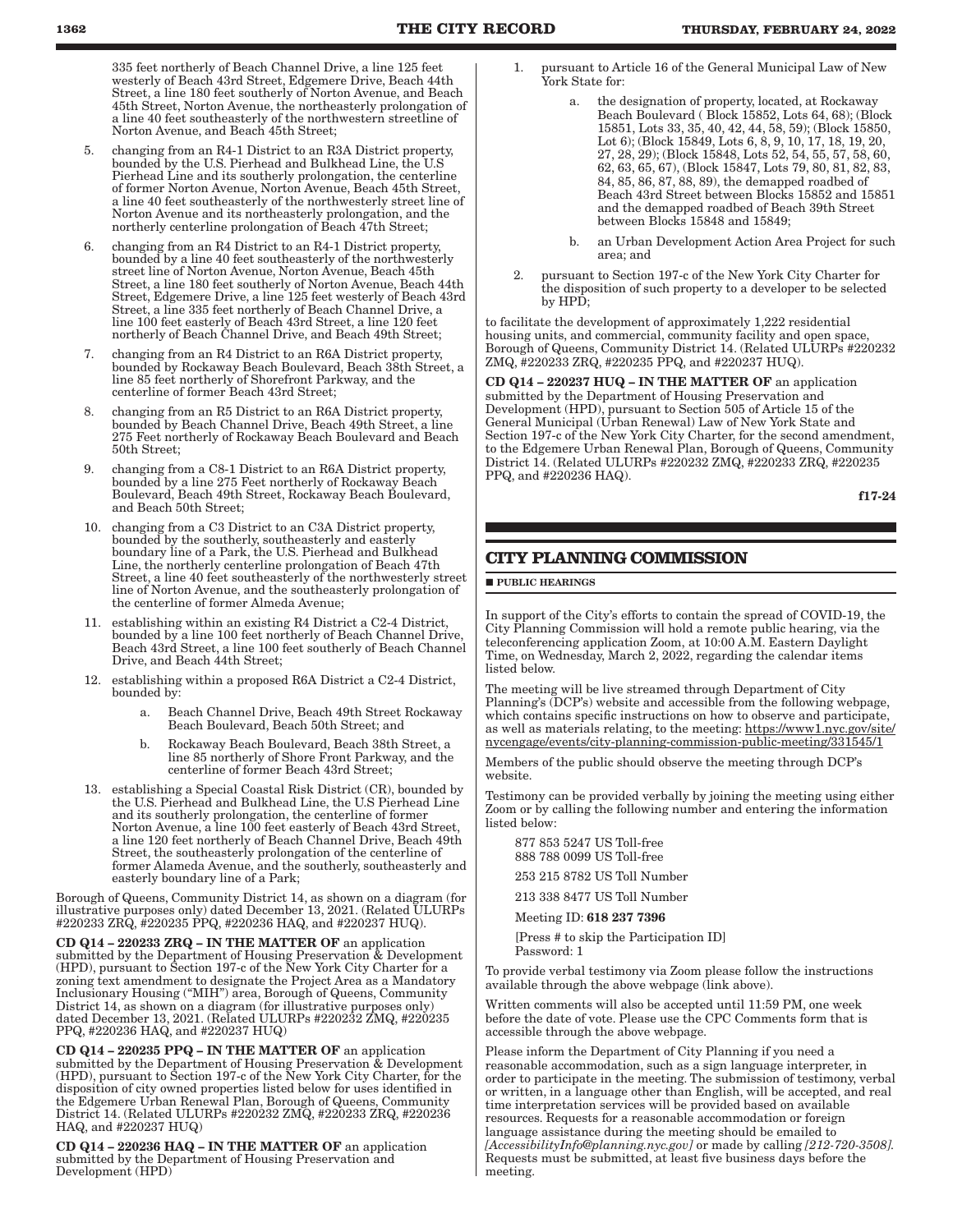Map 2 – [date of adoption]

#### BOROUGH OF MANHATTAN Nos. 1 - 6 *ONE 45 / MUSEUM OF CIVIL RIGHTS* No. 1

## CD 10 C 220134 ZMM

IN THE MATTER OF an application submitted by One45 Lenox LLC, pursuant to Sections 197-c and 201 of the New York City Charter for an amendment of the Zoning Map, Section No. 6a:

- eliminating from an existing R7-2 District a C1-4 District, bounded by a line midway between West 144th Street and West 145th Street, Lenox Avenue – Malcolm X. Boulevard, West  $144^{\text{th}}$  Street, and a line 100 feet northwesterly of Lenox Avenue – Malcolm X. Boulevard;
- 2. changing from an R7-2 District to a C4-6 District property, bounded by a line midway between West 144th Street and West 145th Street, Lenox Avenue – Malcolm X. Boulevard, West  $144^{\text{th}}$  Street, and a line 100 feet northwesterly of Lenox Avenue – Malcolm X. Boulevard; and
- 3. changing from a C8-3 District to a C4-6 District property, bounded by West 145th Street, Lenox Avenue – Malcolm X. Boulevard, a line midway between West 144th Street and West 145th Street, and a line 160 feet southeasterly of Adam Clayton Powell Jr. Boulevard;

as shown on a diagram (for illustrative purposes only) dated November 15, 2021, and subject, to the conditions of CEQR Declaration E-651.

CD 10 N 220135 ZRM

IN THE MATTER OF an application submitted by One45 Lenox LLC, pursuant to Section 201 of the New York City Charter, for an amendment of the Zoning Resolution of the City of New York, modifying Article VII, Chapter 4 for the purpose of amending location of commercial use regulations, and modifying APPENDIX F for the purpose of establishing a Mandatory Inclusionary Housing area.

No. 2

Matter underlined is new, to be added;

Matter struck out is to be deleted;

Matter within # # is defined in Section 12-10;

 $\hspace{0.1mm}^*$  \* indicates where unchanged text appears in the Zoning Resolution.

#### 74-744

Modification of use regulations

\* \* \*

(b) Location of #commercial# #uses#

For any #large-scale general development#, the Commission may permit #residential and non-#residential# #uses# to be arranged within a #building# without regard for the regulations set forth in Section 32-42 (Location Within Buildings) provided that the Commission finds that:

- (1) the  $\# \mathrm{commercial}$ #  $\# \mathrm{uses}$ # are located in a portion of the #mixed# #building# that has separate access, to the outside with no opening of any kind, to the #residential# portion of the #building#, at any story*;*
- (2) the #commercial# #uses# are not located directly over any #story# containing #dwelling units#, except in C4-6 zoning districts within Community District 10 in the Borough of Manhattan, where an acoustical barrier provides sufficient noise abatement; and
- (3) the modifications shall not have any adverse effect on the #uses# located within the #building#.

\* \* \*

\* \* \*

\* \* \*

### APPENDIX F

Inclusionary Housing Designated Areas and Mandatory Inclusionary Housing Areas

#### MANHATTAN

#### Manhattan Community District 10

\* \* \*



Mandatory Inclusionary Housing Area see Section 23-154(d)(3)

Area # - [date of adoption] - MIH Program Option 1 and Option 2

Portion of Community District 10, Manhattan

\* \* \*

#### Portion of Community District 10, Manhattan

$$
\begin{array}{cc} * & * & * \\ \textbf{No.} & 3 \end{array}
$$

#### $\overline{Q}$  C 220136 ZSM

IN THE MATTER OF an application submitted by One45 Lenox LLC, pursuant to Sections 197-c and 201 of the New York City Charter for the grant of a special permit, pursuant to Section 74-743 of the Zoning Resolution to modify the tower regulations of Section 35-64 (Special Tower Regulations for Mixed Buildings) of a mixed-use building (Building 1), in connection with a proposed mixed-use development, within a large-scale general development, bounded by West 145<sup>th</sup> Street, Lenox Avenue – Malcolm X. Boulevard, West 144th Street, a line 100 feet northwesterly of Lenox Avenue – Malcolm X. Boulevard, a line midway between West 144th Street and West 145th Street, and a line 160 feet southeasterly of Adam Clayton Powell Jr. Boulevard (Block 2013, Lots 29, 33, 38, 44 and 50), in a C4-6\* District.

\* Note: This site is proposed to be rezoned by changing existing R7-2/ C1-4 and C8-3 Districts to a C4-6 District, under a concurrent related application for a Zoning Map change (C 220134 ZMM).

Plans for this proposal are on file with the City Planning Commission and may be seen, at 120 Broadway,  $31^{st}$  Floor, New York, NY 10271-0001.

#### No. 4

 $CD 10$   $C 220137 ZSM$ IN THE MATTER OF an application submitted by One45 Lenox LLC, pursuant to Sections 197-c and 201 of the New York City Charter for the grant of a special permit, pursuant to Section 74-744\* of the Zoning Resolution to modify requirements of Section 32-42 (Location Within Buildings) to allow commercial uses (banquet hall use & office amenity space) to be located above residential use, and to modify the requirements of Section 32-423 (Limitation on ground floor location) to allow Use Group 9 uses (banquet hall use) to be located within 50 feet of the street wall of a mixed-use building (Building 1), in connection with a proposed mixed-use development, within a large-scale general development, bounded by West 145th Street, Lenox Avenue – Malcolm X. Boulevard, West 144<sup>th</sup> Street, a line 100 feet northwesterly of Lenox Avenue – Malcolm X. Boulevard, a line midway between West  $144^{\text{th}}$ Street and West  $145^{\text{th}}$  Street, and a line 160 feet southeasterly of Adam Clayton Powell Jr. Boulevard (Block 2013, Lots 29, 33, 38, 44 and 50), in a C4-6\* District.

\* Note: A zoning text amendment is proposed to Section 74-744 under a concurrent related application for a Zoning Text change (N 220135 ZRM).

Note: This site is proposed to be rezoned by changing existing R7-2/ C1-4 and C8-3 Districts to a C4-6 District, under a concurrent related application for a Zoning Map change (C 220134 ZMM).

Plans for this proposal are on file with the City Planning Commission and may be seen, at 120 Broadway,  $31^{st}$  Floor, New York, NY 10271-0001.

No. 5 CD 10 C 220137 A ZSM

IN THE MATTER OF an application submitted by One45 Lenox LLC pursuant to Sections 197-c and 201 and proposed for modification, pursuant to Section 2-06(c)(1) of the Uniform Land Use Review Procedure of the New York City Charter for the grant of special permits pursuant to: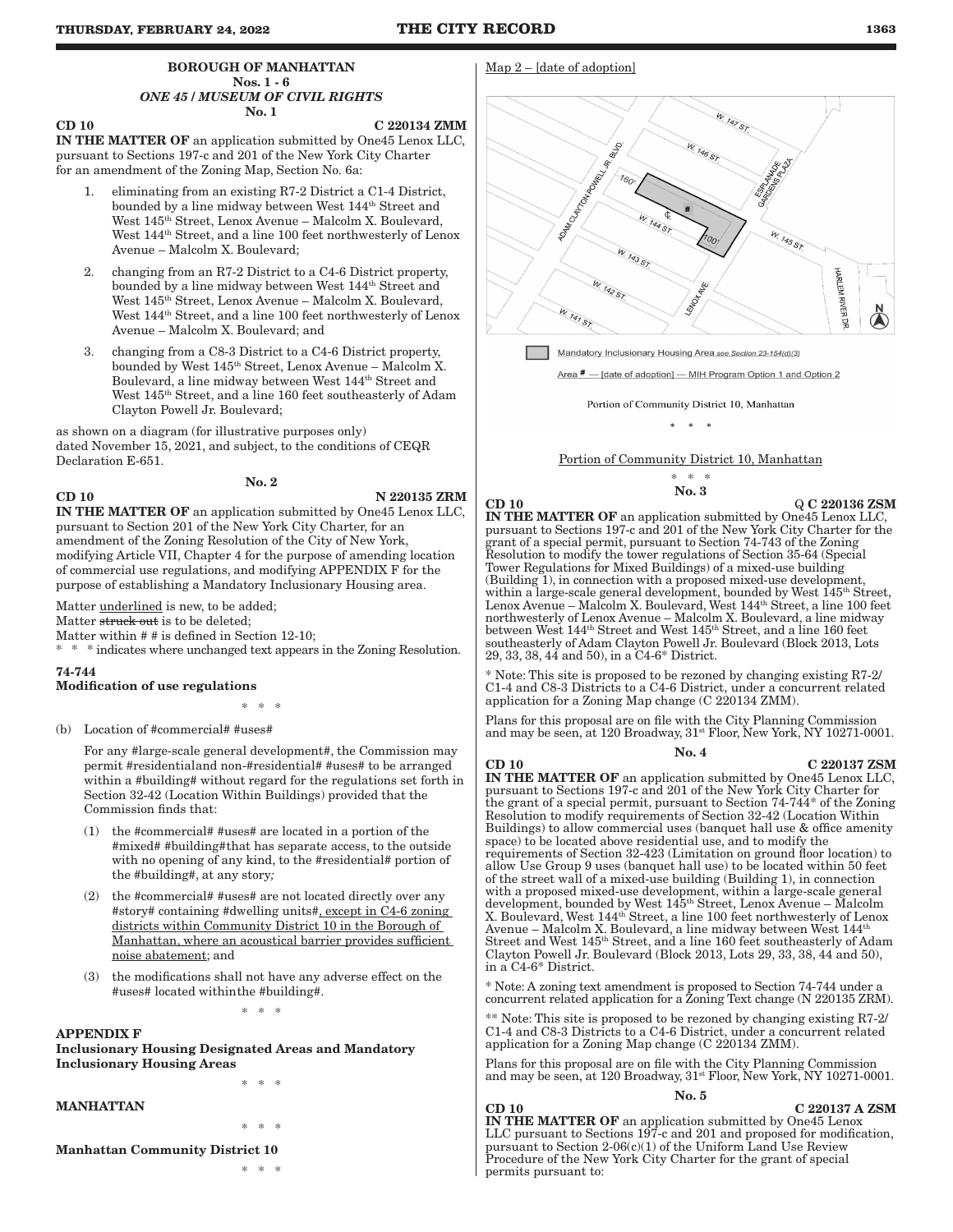- 1. Section 74-744(b)\* of the Zoning Resolution to modify requirements of Section 32-42 (Location Within Buildings) to allow commercial uses (banquet hall use & office amenity space) to be located above residential use, and to modify the requirements of Section 32-423 (Limitation on ground floor location) to allow Use Group 9 uses (banquet hall use) to be located within 50 feet of the street wall of a mixed-use building (Building 1); and
- Section  $74-744(c)$  of the Zoning Resolution to modify the signage regulations of Section 32-641 (Total Surface Area of Signs), 32-642 (Non-Illuminated Signs), 32- 644 (Illuminated or Flashing Signs in C4, C5-4, C6 & C7 Districts), Section 32-652 (Permitted Projection in all other Commercial Districts) and Section 32-655 (Height of Signs in all other Commercial Districts);

in connection with a proposed mixed-use development, within a large-scale general development, bounded by West 145th Street, Lenox Avenue – Malcolm X. Boulevard, West 144th Street, a line 100 feet northwesterly of Lenox Avenue – Malcolm X. Boulevard, a line midway between West 144th Street and West 145th Street, and a line 160 feet southeasterly of Adam Clayton Powell Jr. Boulevard (Block 2013, Lots 29, 33, 38, 44 and 50), in a C4-6\* District.

\* Note: A zoning text amendment is proposed to Section 74- 744(b) under a concurrent related application for a Zoning Text change (N 220135 ZRM).

\*\* Note: This site is proposed to be rezoned by changing existing R7-2/ C1-4 and C8-3 Districts to a C4-6 District, under a concurrent related application for a Zoning Map change (C 220134 ZMM).

Plans for this proposal are on file with the City Planning Commission and may be seen, at 120 Broadway,  $31^{st}$  Floor, New York, NY 10271-0001.

No. 6

 $CD 10$   $C 220142 ZSM$ IN THE MATTER OF an application submitted by One45 Lenox LLC, pursuant to Sections 197-c and 201 of the New York City Charter for the grant of a special permit, pursuant to Section 74-533 of the Zoning Resolution to reduce the required accessory off-street parking spaces to 130 spaces (20%) for dwelling units in a development within a Transit Zone, that includes, at least 20 percent of all dwelling units as income-restricted housing units, in connection with a proposed mixed-use development, within a large-scale general development, bounded by West 145th Street, Lenox Avenue – Malcolm X. Boulevard, West 144th Street, a line 100 feet northwesterly of Lenox Avenue – Malcolm X. Boulevard, a line midway between West 144<sup>th</sup> Street and West 145<sup>th</sup> Street, and a line 160 feet southeasterly of Adam Clayton Powell Jr. Boulevard (Block 2013, Lots 29, 33, 38, 44 and 50), in a C4-6\* District.

\* Note: This site is proposed to be rezoned by changing existing R7-2/ C1-4 and C8-3 Districts to a C4-6 District, under a concurrent related application for a Zoning Map change (C 220134 ZMM).

Plans for this proposal are on file with the City Planning Commission and may be seen, at 120 Broadway,  $31^{st}$  Floor, New York, NY 10271-0001.

#### **NOTICE**

On Wednesday, March 2, 2022, a public hearing is being held by the City Planning Commission (CPC), accessible remotely, in conjunction with the above ULURP hearing to receive comments related to a Draft Environmental Impact Statement (DEIS) concerning an application by One45 Lenox, LLC (the Applicant). The Applicant is seeking a series of land use actions including a zoning map amendment, zoning text amendments, special permits and CPC certifications (the Proposed Actions) from the City Planning Commission (CPC) to facilitate the development of two mixed-use buildings with mixed income residential, commercial, community facility uses, and a banquet hall/event space (the "Proposed Development") on the proposed development site comprised of Block 2013, Lots 29, 33, 38, 44, and 50 (the "Proposed Development Site") in the West Harlem neighborhood of Manhattan, Community District (CD) 10.

The Proposed Actions would result in approximately 940,900 gross square feet (gsf) development, comprised of 48,000 gsf of community facility use (intended for a Museum of Civil Rights); between approximately 17,700 gsf and 75,000 gsf of commercial office use (a portion of which is intended for a new replacement headquarters for the National Action Network (NAN), a nationally renowned civil rights organization); approximately 866–939 new dwelling units (DUs), a portion of which would be permanently affordable, pursuant to Mandatory Inclusionary Housing (MIH); approximately 42,000 gsf of ground-floor retail space; and a banquet hall/event space with a 200-person capacity. The proposed buildings would have an approximately 85-foot tall base and two towers each with a height of approximately 363 feet.

The public hearing will also consider a modification, to the Proposed Action (ULURP No C220137 (A) ZSM).

Written comments on the DEIS are requested and will be received and considered by the Lead Agency through 5:00 P.M. on Monday, March 14, 2022.

For instructions on how to submit comments and participate remotely, please refer, to the instructions, at the beginning of this agenda.

This hearing is being held, pursuant to the State Environmental Quality Review Act (SEQRA) and City Environmental Quality Review (CEQR), CEQR No. 21DCP167M.

Sara Avila, Calendar Officer City Planning Commission 120 Broadway, 31st Floor, New York, NY 10271 Telephone  $(212)$  720-3366

Accessibility questions: (212) 720-3508, AccessibilityInfo@planning.nyc. gov, by: Friday, February 25, 2022, 5:00 P.M.

ී

f15-m2

### **COMPTROLLER**

**MEETING** 

The City of New York Audit Committee Meeting, is scheduled for Thursday, February 24, 2022, at 9:30 A.M., via video conference call. The meeting will be open to the general public.

f16-24

### **BOARD OF EDUCATION RETIREMENT SYSTEM**

**MEETING** 

#### *\* \* \* CANCELLED MEETING \* \* \**

The Board of Education Retirement System Board of Trustees Meeting, originally scheduled for Thursday, February 24, 2022, from 4:00 P.M. - 6:00 P.M. via Webex has been CANCELLED.

f15-24

### **EQUAL EMPLOYMENT PRACTICES COMMISSION**

**MEETING** 

When and where is the Commission Meeting? The Equal Employment Practices Commission's 255th Commission Meeting will take place at 10:30 A.M. on Thursday, February 24, 2022, in the Commission's Conference Room/Library, located at 253 Broadway, Suite 602, New York, NY 10007. The meeting will also be conducted by video conference via Webex and streamed live via YouTube using the details below:

#### Webex Details

Meeting number (event number): 2339 148 2777 Meeting password: W9mbwC5Psm2

- Join by internet https://nyceepc.webex.com/nyceepc/onstage/g.php?MTID=e6e a5937f24695004a4ea66d622cfb6ea
- Join by phone (408) 418-9388 United States Toll
- Join by video system or application

#### Dial 23391482777@webex.com You can also dial 173.243.2.68 and enter your meeting number.

YouTube Details

Live Stream video link https://youtu.be/dWm-Ji\_v77s

How do I ask questions during the Commission meeting? Anyone can ask questions during the Commission meeting by:

--------------------------------------------------------------------------------------------------

Webex - You can submit your questions directly through the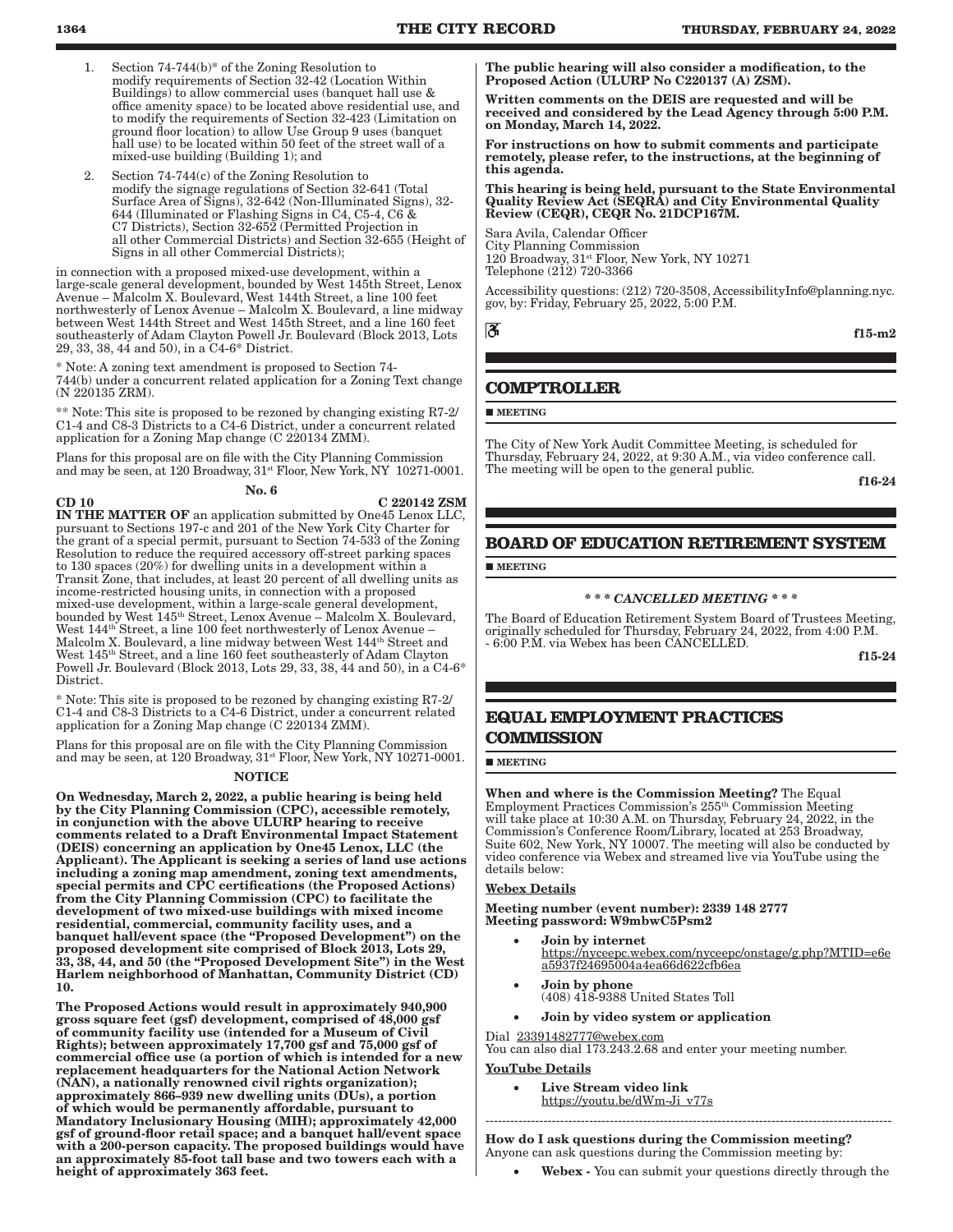chat panel of the WebEx once joined via the internet option above

**Email** - You can email questions to mpinckney@eepc.nyc.gov

Is there a deadline to submit questions? Yes, you must submit all questions during the meeting session on February 24, 2022.

Can I review the recording of the Commission Meeting? Yes, you can review the recorded Commission meeting, which will be made available online by going to the Equal Employment Practices Commission's YouTube page, https://www.youtube.com/channel/ UCdgAeD4p-esdjymDTdGScfA/featured.

f23-24

### **FRANCHISE AND CONCESSION REVIEW COMMITTEE**

#### **MEETING**

PUBLIC NOTICE IS HEREBY GIVEN that the Franchise and Concession Review Committee, will hold a remote public meeting on Wednesday, March 9, 2022, at 2:30 P.M., via Microsoft Teams dial-in. The dial-in information is below:

Dial-in #: +1 646-893-7101 Access Code: 657 721 239 Press # on further prompts

For further information on accessibility or to make a request for accommodations, such as sign language interpretation services, please contact the Mayor's Office of Contract Services (MOCS) via email, at DisabilityAffairs@mocs.nyc.gov, or via phone at (646) 872-0231. Any person requiring reasonable accommodation for the public meeting should contact MOCS at least five (5) business days in advance of the meeting, to ensure availability.

f18-m9

### **HOUSING AUTHORITY**

#### **MEETING**

Because of the on-going COVID-19 health crisis and in relation to Chapter 417 of the Laws of 2021, the Board Meeting of the New York City Housing Authority, scheduled for Wednesday, March 16, 2022 at 10:00 A.M., will be limited to viewing the live-stream or listening via phone instead of, attendance in person.

For public access, the meeting will be streamed live on NYCHA's YouTube Channel, http://nyc.gov/nycha and NYCHA's website, http:// www1.nyc.gov/site/nycha/about/board-calendar.page or can be accessed

via Zoom by calling (646) 558-8656 using Webinar ID: 860 8390 1996 and Passcode: 4158523080.

For those wishing, to provide public comment, pre-registration is required via email, to corporate.secretary@nycha.nyc.gov or by contacting (212) 306-6088, no later than 5:00 P.M. on the day prior, to the Board Meeting. When pre-registering, please provide your name, development, or organization name, contact information and item you wish to comment on. You will then be contacted with instructions for providing comment. Comments are limited, to the items on the Calendar.

Speaking time will be limited to three (3) minutes. Speakers will provide comment in the order in which the requests to comment are received. The public comment period will conclude upon all speakers being heard or, at the expiration of thirty (30) minutes allotted for public comment, whichever occurs first.

Copies of the Calendar are available on NYCHA's website, at http:// www1.nyc.gov/site/nycha/about/board-calendar.page, to the extent practicable, no earlier than 24 hours before the upcoming Board Meeting. Copies of the draft Minutes are available on NYCHA's website, at http://www1.nyc.gov/site/nycha/about/board-calendar.page, no earlier than 3:00 P.M. on the Thursday following the Board Meeting.

Any changes, to the schedule will be posted on NYCHA's website, at http://www1.nyc.gov/site/nycha/about/board-calendar.page and via social media, to the extent practicable, at a reasonable time before the meeting.

Any person requiring a reasonable accommodation in order to participate in the Board Meeting, should contact the Office of the Corporate Secretary by phone, at (212) 306-6088 or by email, at corporate.secretary@nycha.nyc.gov, no later than Wednesday, March 9, 2022, at 5:00 P.M.

For additional information regarding the Board Meeting, please contact the Office of the Corporate Secretary by phone, at (212) 306-6088 or by email, at corporate.secretary@nycha.nyc.gov.

f23-m16

### **OFFICE OF LABOR RELATIONS**

#### **MEETING**

The New York City Deferred Compensation Board, will hold its next meeting, on Wednesday, March 2, 2022 from 10:00 A.M. to 12:00 P.M. The meeting will be held remotely via conference call. Please visit the below link to access the audio recording of the Board meeting, or to access archived Board meeting audio/videos: https://www1.nyc.gov/site/ olr/deferred/dcp-board-webcasts.page

f23-m2

### **LANDMARKS PRESERVATION COMMISSION**

#### **PUBLIC HEARINGS**

NOTICE IS HEREBY GIVEN that, pursuant to the provisions of Title 25, Chapter 3 of the Administrative Code of the City of New York (Sections 25-303, 25-307, 25-308, 25-309, 25-313, 25-318, 25-320) on Tuesday, March 1, 2022, the Landmarks Preservation Commission (LPC or agency) will hold a public hearing by teleconference with respect, to the properties list below, and then followed by a public meeting.

The final order and estimated times for each application will be posted on the Landmarks Preservation Commission website, the Friday before the hearing. Please note that the order and estimated times are subject to change. The teleconference will be by the Zoom app and will be live streamed on the LPC's YouTube channel, www.youtube.com/nyclpc. Members of the public should observe the meeting on the YouTube channel and may testify on particular matters by joining the meeting using either the Zoom app or by calling in from any phone.

Specific instructions on how to observe and testify, including the meeting ID and password, and the call-in number, will be posted on the agency's website, under the "Hearings" tab, https://www1.nyc.gov/site/lpc/ hearings/hearings.page, on the Monday before the public hearing. Any person requiring language assistance services or other reasonable accommodation in order to participate in the hearing or, attend the meeting should contact the LPC by contacting Sasha Sealey, Community and Intergovernmental Affairs, at ssealey@lpc.nyc.gov, at least five (5) business days before the hearing or meeting. Please note: Due, to the City's response to COVID-19, this public hearing and meeting is subject to change and/or cancellation.

205 Clinton Street - Cobble Hill Historic District LPC-22-04393 - Block 292 - Lot 6 - Zoning: R6 CERTIFICATE OF APPROPRIATENESS

A rowhouse built c. 1850s. Application is to construct a rear yard addition, excavate, at the cellar and rear yard, alter the roof, construct a bulkhead, extend chimney flues, remove stained glass and replace windows.

44 Walker Street - Tribeca East Historic District LPC-21-07542 - Block 194 - Lot 7502 - Zoning: C6-2A CERTIFICATE OF APPROPRIATENESS

An Italiante style store and loft building, designed by T. Thomas & Son and built in 1854-55. Application is to legalize the installation of storefront infill without Landmarks Preservation Commission permit(s).

#### 14 Gay Street - Greenwich Village Historic District LPC-21-03671 - Block 593 - Lot 48 - Zoning: R6 CERTIFICATE OF APPROPRIATENESS

A Federal style house, built in 1827-28. Application is to reconstruct the stoop, replace railings and install a stoop gate, and replace the under-stoop gate.

16 Gay Street - Greenwich Village Historic District LPC-22-03343 - Block 593 - Lot 47 - Zoning: R6 CERTIFICATE OF APPROPRIATENESS

A Federal style house, built in 1828 with later alterations. Application is to reconstruct the stoop, replace railings and install a stoop gate, and replace the under-stoop gate.

1083 Fifth Avenue - Expanded Carnegie Hill Historic District LPC-22-05211 - Block 1501 - Lot 4 - Zoning: R10, Pl CERTIFICATE OF APPROPRIATENESS

A Beaux-Arts style townhouse, designed by Turner & Kilian and built in 1901-02, with significant alterations by Ogden Codman in 1913-15.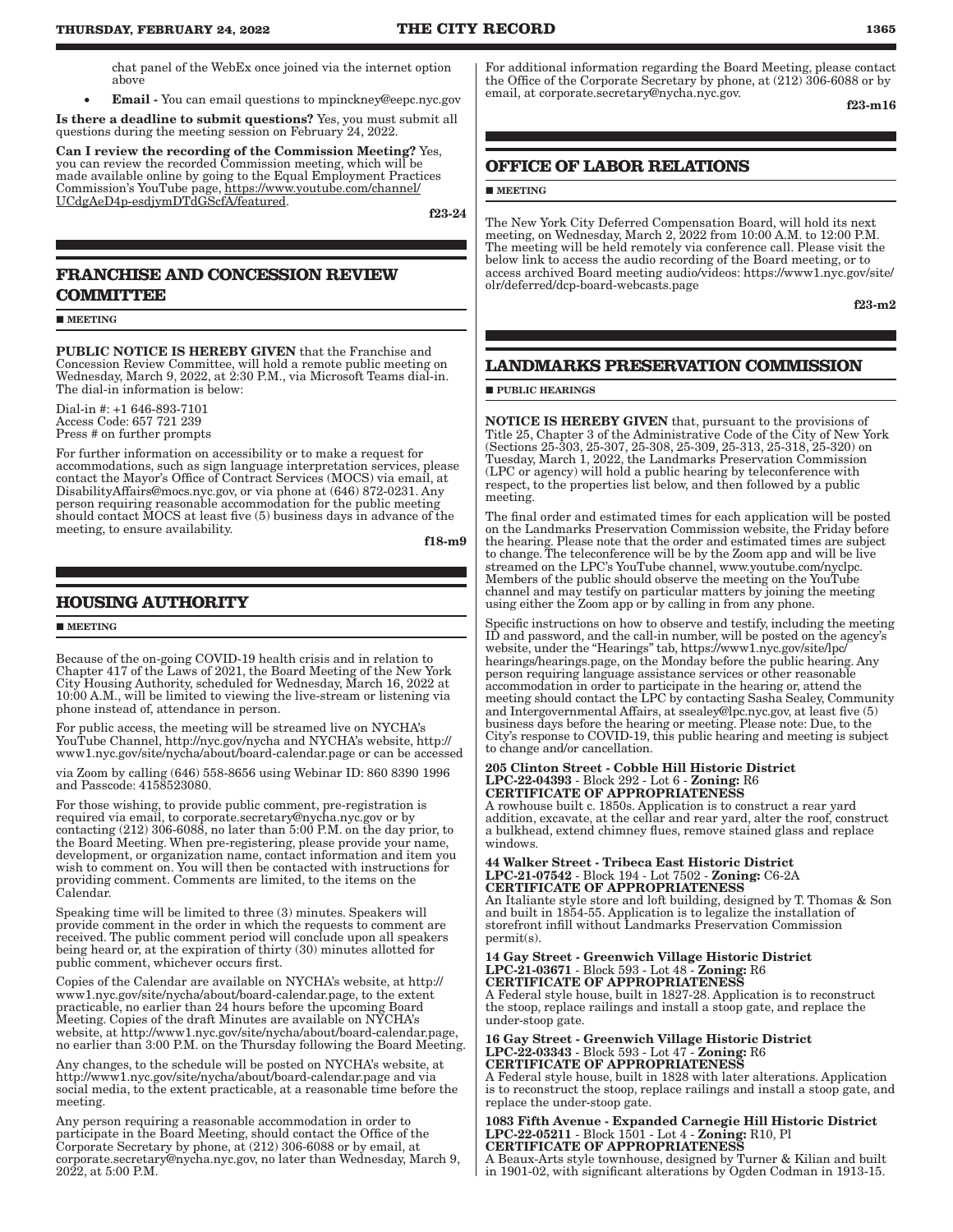Application is to alter the areaway and construct an areaway wall.

112 East 75th Street - Upper East Side Historic District LPC-22-06581 - Block 1409 - Lot 68 - Zoning: 8C CERTIFICATE OF APPROPRIATENESS

A Modern style synagogue building, designed by Schuman & Lichtenstein and, built in 1964-1968. Application is to alter façade, enclose the recessed ground floor and replace windows.

613 West 155th Street - Audubon Terrace Historic District LPC-22-06782 - Block 2134 - Lot 8 - Zoning: R8 CERTIFICATE OF APPROPRIATENESS

A Neo-Renaissance style institutional building, designed by Charles P. Huntington and, built in 1904. Application is to install barrier-free access lifts, rooftop mechanical equipment and bulkheads, and signage.

f15-m1

### **TRANSPORTATION**

#### **PUBLIC HEARINGS**

NOTICE IS HEREBY GIVEN, pursuant to law, that the following proposed revocable consents, have been scheduled for a public hearing by the New York City Department of Transportation. The hearing will be held remotely commencing on Thursday, March 4, 2022 at 2:00 P.M., via the WebEx platform and in person, on the following petitions for revocable consent.

WebEx: https://meet125.webex.com/meet125/j.php?MTID=m 9901efb1d75fb2b5b67f128722989357 Meeting Number (access code): 2633 384 0262 Meeting Password: X7ngPngvQ74

The hearing will be held in person, at 55 Water Street, BID ROOM, in the Borough of Manhattan. Masks are required to be worn, to enter the building and during the hearing. If you or a representative are planning to attend in person, please complete the health screening available, at dotcovidvisitorscreening.info

If you do not have internet access, conduct a self-screening using the information below:

Please do not attend this meeting if:

- You have experienced any symptoms of COVID-19 within the past 10 days (a fever of 100.0 degrees Fahrenheit or greater, a new cough, new loss of taste or smell, or shortness of breath).
- You have tested positive for COVID-19 within the past 10 days.
- You have been in close contact (within 6 feet for at least 10 minutes over a 24-hour period) with anyone while they had COVID-19 within the past 10 days and are required to quarantine under existing CDC guidance (you have not had COVID-19 within the past 3 months, and you are not fully vaccinated).

IN THE MATTER OF a proposed revocable consent authorizing CHPE LLC, to use a concrete duct bank, containing two (2) eight-inch  $(8<sup>n</sup>)$  and one (1) two-inch  $(2<sup>n</sup>)$  PVC duct pipes, and, for the horizontal directionally drilled segment, two (2) eighteen-inch (18") HDPE conduits, all connected via two (2) cable splicing vaults under Randall's Island, between the Harlem River and the East River, at Block 1819, Lot 203, in the Borough of Manhattan. The proposed revocable consent is for a term of ten years from Approval Date by the Mayor and provides among other terms and conditions for compensation payable to the City according to the following schedule: R.P. # 2561

> From the Approval Date by the Mayor to June 30, 2022- \$148,169/per annum

For the period July 1, 2022 to June 30, 2023 - \$150,581 For the period July 1, 2023 to June 30, 2024 - \$152,993 For the period July 1, 2024 to June 30, 2025 - \$155,405 For the period July 1, 2025 to June 30, 2026 - \$157,817 For the period July 1, 2026 to June 30, 2027 - \$160,229 For the period July 1, 2027 to June 30, 2028 - \$162,641 For the period July 1, 2028 to June 30, 2029 - \$165,053 For the period July 1, 2029 to June 30, 2030 - \$167,465 For the period July 1, 2030 to June 30, 2031 - \$169,877 For the period July 1, 2031 to June 30, 2032 - \$172,289

with the maintenance of a security deposit in the sum of \$2,491,131.00 the insurance shall be in the amount of Two Million Dollars (\$2,000,000) per occurrence for bodily injury and property damage, One Million Dollars (\$1,000,000) for personal and advertising injury, Two Million Dollars (\$2,000,000) aggregate, and Two Million Dollars (\$2,000,000) products/completed operations.

f11-m4

## **PROPERTY DISPOSITION**

### **CITYWIDE ADMINISTRATIVE SERVICES**

#### **SALE**

The City of New York in partnership with PropertyRoom.com posts vehicle and heavy machinery auctions online every week, at: https://www.propertyroom.com/s/nyc+fleet

All auctions are open,, to the public and registration is free.

Vehicles can be viewed in person, at: Kenben Industries Ltd., 1908 Shore Parkway, Brooklyn, NY 11214 Phone: (718) 802-0022

No previous arrangements or phone calls are needed to preview. Hours are Monday and Tuesday from 10:00 A.M. - 2:00 P.M.

f23-a4

### **HOUSING PRESERVATION AND DEVELOPMENT**

**PUBLIC HEARINGS** 

All Notices Regarding Housing Preservation and Development Dispositions of City-Owned Property, appear in the Public Hearing Section.

j5-d30

## **PROCUREMENT**

#### *"Compete To Win" More Contracts!*

*Thanks to a new City initiative - "Compete To Win" - the NYC Department of Small Business Services offers a new set of FREE services to help create more opportunities for minority and Women-Owned Businesses to compete, connect and grow their business with the City. With NYC Construction Loan, Technical Assistance, NYC Construction Mentorship, Bond Readiness, and NYC Teaming services, the City will be able to help even more small businesses than before.*

*Win More Contracts, at nyc.gov/competetowin*

*"The City of New York is committed to achieving excellence in the design and construction of its capital program, and building on the tradition of innovation in architecture and engineering that has contributed,, to the City's prestige as a global destination. The contracting opportunities for construction/construction services and construction-related services that appear in the individual agency listings below reflect that commitment to excellence."*

#### HHS ACCELERATOR PREQUALIFICATION

To respond to human services Requests for Proposals (RFPs), in accordance with Section 3-16 of the Procurement Policy Board Rules of the City of New York ("PPB Rules"), vendors must first complete and submit an electronic HHS Accelerator Prequalification Application using the City's PASSPort system. The PASSPort system is a web-based system maintained by the City of New York for use by its Mayoral Agencies to manage procurement. Important business information collected in the Prequalification Application is required every three years. Documents related to annual corporate filings must be submitted on an annual basis to remain eligible to compete.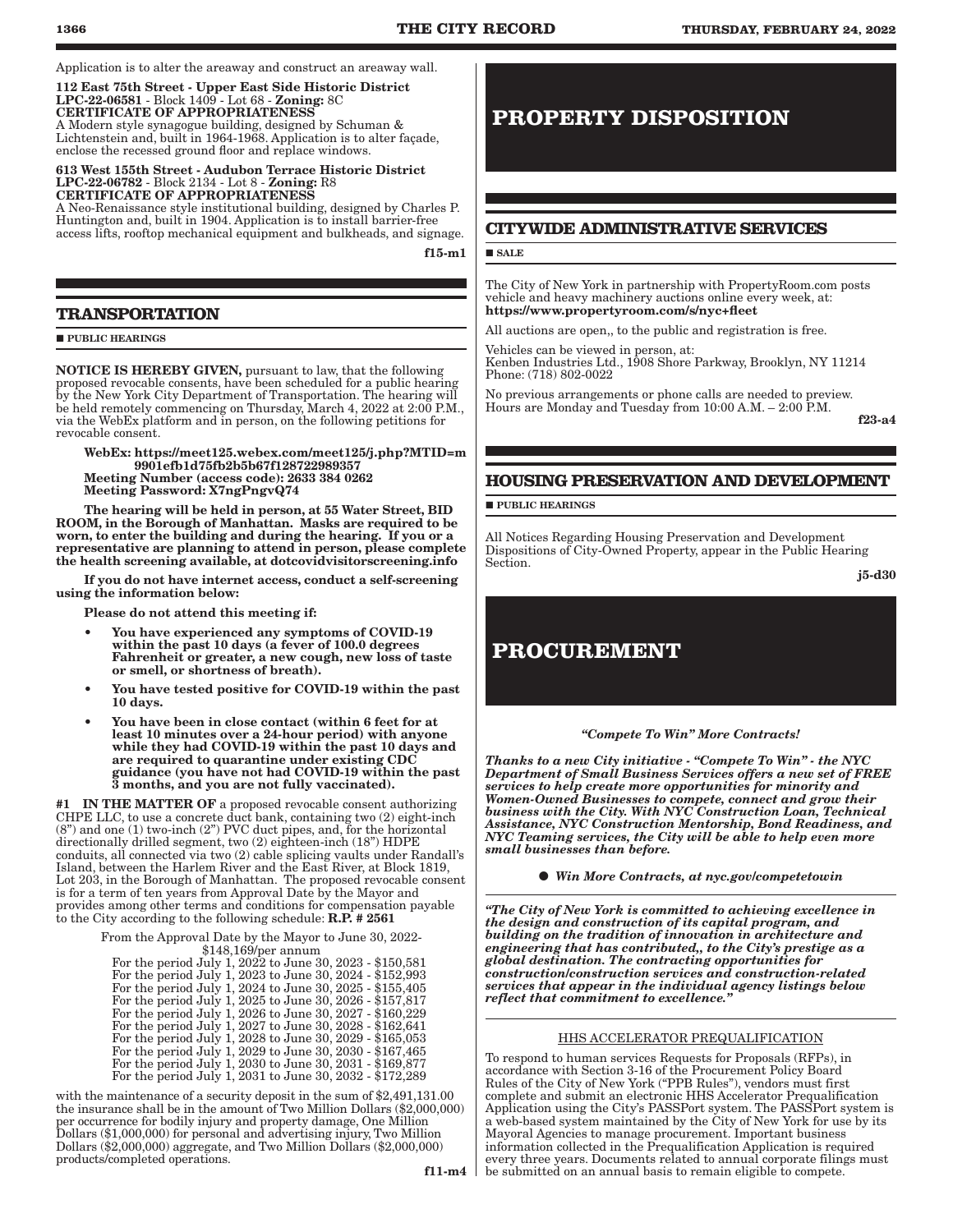Prequalification applications will be reviewed to validate compliance with corporate filings and organizational capacity. Approved organizations will be eligible to compete and would submit electronic proposals through the PASSPort system. The PASSPort Public Portal, which lists all RFPs, including HHS RFPs that require HHS Accelerator Prequalification, may be viewed, at https://passport. cityofnewyork.us/page.aspx/en/rfp/request\_browse\_public. All current and prospective vendors should frequently review information listed on roadmap to take full advantage of upcoming opportunities for funding. For additional information about HHS Accelerator Prequalification and PASSPort, including background materials, user guides and video tutorials, please visit https://www1.nyc.gov/site/mocs/systems/ about-go-to-passport.page.

### **ADMINISTRATION FOR CHILDREN'S SERVICES**

#### **ADMINISTRATION**

SOLICITATION

*Human Services/Client Services*

ALTERNATIVE TO DETENTION CONCEPT PAPER - Competitive Sealed Proposals - Judgment required in evaluating proposals - PIN# 06822Y0082 - Due 4-11-22 at 5:00 P.M.

ACS, is releasing this Concept Paper to inform New York City service providers, community-based organizations, and the general public about an RFP that ACS expects to release by the summer of 2022. Readers have the opportunity to assess and comment on the requirements listed in this Concept Paper. Through the ATD, RFP, ACS will seek appropriately qualified vendors to collectively provide a varied range of alternative to detention programing aimed at ensuring that youth appear at all court dates during the pendency of their case and remain arrest-free throughout their time of participation in the assigned ATD.

The Concept Paper will be released on February 25, 2022, through the PASSPort Public Portal at: https://passport.cityofnewyork.us/page. aspx/en/rfp/request\_browse\_public.

All comments and feedback regarding this Concept Paper must be received no later than April 11, 2022, by 5:00 P.M. Comments should be sent via email to: ATD-CP@acs.nyc.gov.

*Use the following address* unless otherwise specified in notice, to secure, examine or submit bid/proposal documents, vendor prequalification and other forms; specifications/blueprints; other information; and for opening and reading of bids at date and time specified above.

*Administration for Children's Services, 150 William Street, 9th Floor, New York, NY 10038. Maryann Lauria (212) 341-3515; Maryann.Lauria@acs.nyc.gov*

f18-25

#### **BUILDINGS**

**AWARD** 

*Services (other than human services)*

SOLARWINDS SOFTWARE MAINTENANCE - Renewal - PIN# 81021W0013001R001 - AMT: \$23,155.08 - TO: Quality and Assurance Technology Corp., 18 Marginwood Drive, Ridge, NY 11961.

 $-$ f24

### **DISTRICT ATTORNEY - NEW YORK COUNTY**

**PROCUREMENT AND CONTRACT MANAGEMENT**

**INTENT TO AWARD** 

*Human Services/Client Services*

CORRECTION: NEW YORK COUNTY RE-ENTRY TASK FORCE RENEWAL - Negotiated Acquisition - Other - PIN# 2020NA002 - Due 2-24-22 at 5:00 P.M.

The District Attorney's Office of NY County, intends to award the renewal of the NY County Reentry Task Force Contract to Exodus Transitional Community, Inc., dba ETC for the amount of \$450,000.00 for the term 4/1/22 thru 3/31/23. ETC will spearhead the NY County Reentry Task Force, tasked with reducing recidivism and supporting reintegration back into the community after incarceration.

Renewal of current contract - Term is 4/1/22 thru 3/31/23. Pursuant to Section 3-04 (b) (2) (iii) of the Procurement Policy Board Rules, the

District Attorney's Office of NY County is renewing the NY Re-Entry Task Force.

*Use the following address* unless otherwise specified in notice, to secure, examine or submit bid/proposal documents, vendor prequalification and other forms; specifications/blueprints; other information; and for opening and reading of bids, at date and time specified above.

*District Attorney - New York County, One Hogan Place, New York, NY 10013. Barbara Kaye (212) 335-9816; kayeb@dany.nyc.gov*

f17-24

### **EDUCATION**

#### **CONTRACTS AND PURCHASING**

**SOLICITATION** 

*Goods and Services*

REQUIREMENTS CONTRACT FOR REPAIR AND MAINTENANCE OF PUBLIC ADDRESS SYSTEMS - Competitive Sealed Bids - PIN# B5666 - Due 5-5-22 at 4:00 P.M.

To download, please go to https://infohub.nyced.org/resources/vendors/ open-doe-solicitations/request-for-bids. If you cannot download, send an email to, vendorhotline@schools.nyc.gov, with the RFB number and title in the subject line. For all questions related to this RFB, please email krodrig7@schools.nyc.gov, with the RFB number and title in the subject line of your email. Description: The Contractor shall provide all labor, material and supervision required and necessary to test, maintain, repair, modify, make addition to or install Public Address Systems, local sound systems and associated equipment in auditoriums, gymnasiums, cafeterias, classrooms, offices, multi-purpose rooms (e.g., gymatoriums), and other spaces and locations, including but not limited to hallways, stairwells and outdoor areas. There will be a Pre-Bid Conference on Tuesday, March 29, 2022, at 10:30 A.M., on Microsoft Teams Live. The link to the virtual Pre-Bid Conference scheduled is, https://teams. microsoft.com/l/meetup-join/19%3ameeting\_ODk4NWY4NGEtN2JkMC0 0MmI2LWFmYWQtOGE3OTRkN2VhMzlk%40thread.v2/0?context=%7 b%22Tid%22%3a%2218492cb7-ef45-4561-8571-0c42e5f7ac07%22%2c%2 2Oid%22%3a%2283b11c53-b184-4f12-84b3-d6645af42e8a%22%2c%22Is BroadcastMeeting%22%3atrue%7d&btype=a&role=a. We recommend that proposers download the free Microsoft Teams Application on their computer and/or mobile device to participate in the Teams Live Event in advance of the conference and attendees should plan to log in 5 minutes prior to the conference start time.

#### For electronic bid submissions, please note the following procedures:

Bid submissions must be sent via electronic mail ("The Bid Submission Email"), to DCPSubmissions@schools.nyc.gov (the "Bid Submission Email Address"). Bid Submissions sent to any other email address will be disregarded. The subject line of your Bid Submission Email must include the solicitation number and the name of the submitting vendor (e.g. B5666 – Enter Company Name). Please attach the completed Request for Bids and the Bid Blank documents to the Bid Submission Email as separate files. Please name the bid blank attachment "Bid Blank" and the completed Request for Bids attachment "RFB."

If the files accompanying your bid submission are too large to be transmitted as email attachments, please include in the first line of your Bid Submission Email a link to a Microsoft OneDrive folder containing all of your bid-related documents. Please note that if you are using OneDrive, do not attach any documents to the Bid Submission Email. Further, please include a separate folder within your OneDrive folder which includes the separate bid blank file. Please name this folder and the bid blank file "Bid Blank." The name of your OneDrive folder must match the subject line of your bid submission, and your OneDrive folder must not contain any files unrelated to the Bid Submission.

#### Guidance for first-time Microsoft One-Drive Users:

Microsoft OneDrive ("OneDrive") is a file hosting and synchronization service operated by Microsoft as part of its web version of Microsoft Office. OneDrive allows users to grant access to files which are too large to transmit via electronic mail to other users. If you do not have Office 365, please take the following steps to gain access to a free version of OneDrive so that you can upload those bid submission documents which are too large to transmit via electronic mail: 1. Conduct an internet search for "Microsoft OneDrive;" 2. Navigate to the official Microsoft website and sign up for a free account; 3. Once you have created a folder for the solicitation whose name matches the subject line of your Bid Submission Email, upload the documents relevant to your bid submission in this folder. 4. Create a share link for this folder; 5. Be sure to check your share settings so that anyone receiving the link that you create will be able to open the link and access the files. If your share link permissions are restricted (e.g. to only your organization in Office 365), the DOE will not be able to view your solicitation documents. It is your responsibility to ensure that the link(s) you provide allows the DOE to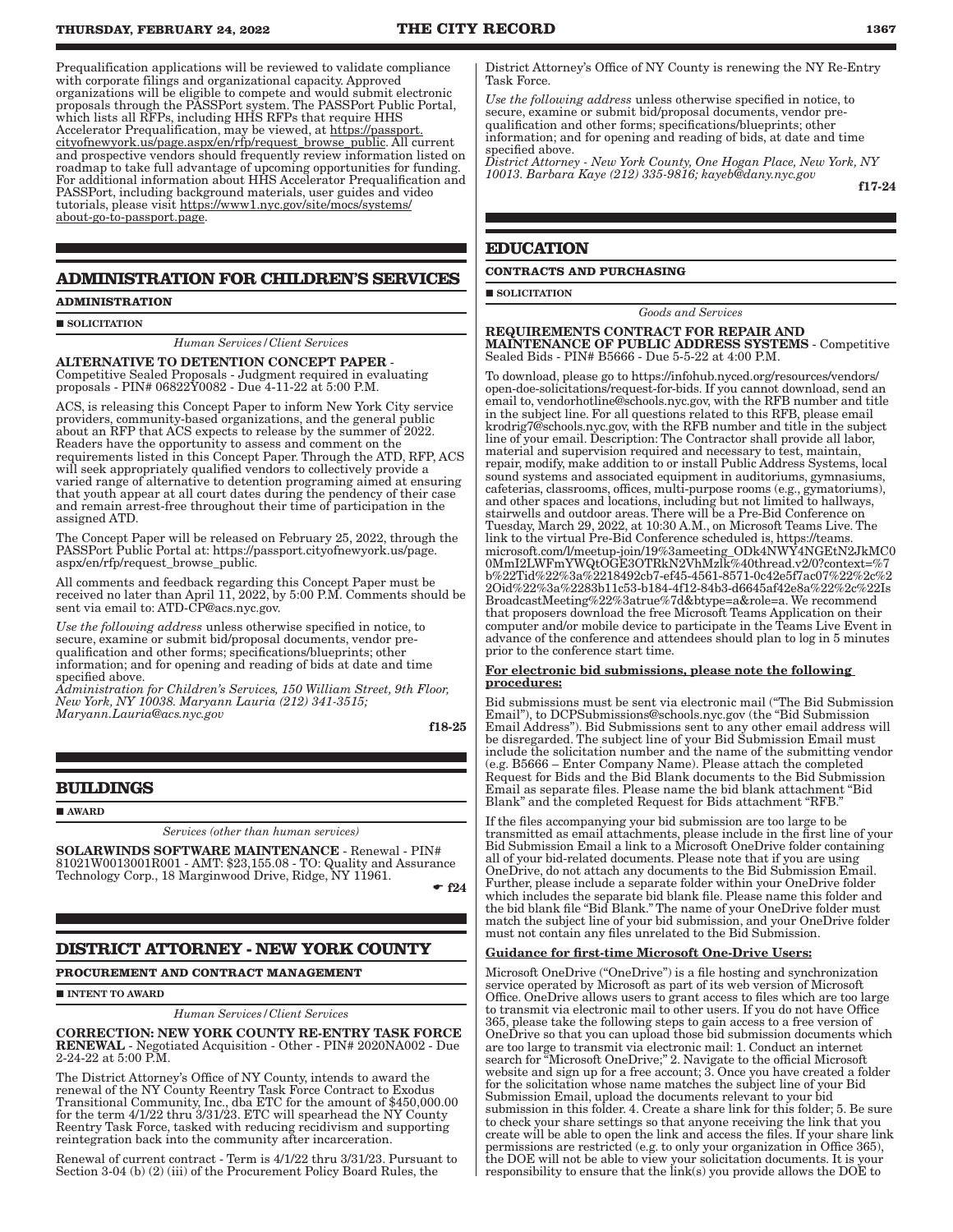view, download and/or open your documents; and 6. Include the link which you have created as the first line of your Bid Submission Email. The Bid opening will be conducted virtually via Microsoft Teams on Friday,  $May 6$ ,  $2022$ , from 11:00 A.M. to 12:00 P.M. Bidders who have submitted their Bid Submission Email by the Bid Submission Deadline will receive a reply to their Bid Submission Email with a link to be able to view a livestream of the Bid opening online. If you do not receive a confirmation email of the DOE's receipt of your electronic bid submission, please email: Gabriel Soriano, at GSorian@schools.nyc.gov. The Bid opening will also be recorded and posted on, https://vimeo.com/. A link to the video of the bid opening will be available on the first DOE website referenced below. Please continue to check the DOE website and/ or Vendor Portal for updates. https://infohub.nyced.org/vendors, https:// www.finance360.org/vendor/vendorportal/.

#### For hard copy (paper) bid submissions, please follow the below instructions:

Further to prior instructions regarding submissions of bids. In addition to electronic submission via email, Bidders may choose to hand deliver their bid packages to NYC DOE at any time prior to the Bid Due Date/ Time. If you plan to submit a paper bid, you must provide notice by emailing DCPSubmissions@schools.nyc.gov, including "Paper Submission Request for Solicitation # B5666" in the subject line, at least three (3) business days in advance of the anticipated date and time and place you or your agent plan to arrive at 65 Court Street, Brooklyn, NY 11201, Room 1201, to drop off your bid. Bidders should include in their notification email the name of the person who will be delivering the bid or advise that the Bid Package will be arriving by messenger. Bidders who fail to provide advance notification of intent to hand-deliver a bid risk not having anyone to receive the bid. Fed Ex, UPS, USPS or other common deliveries services will not be accepted.

Bid opens virtually on May 6, 2022, at 11:00 A.M. Please see virtual link below.

https://teams.microsoft.com/l/meetup-join/19%3ameeting\_NDNhNWI2 OWMtYzFkNi00OGM2LTg1OTItNWExNWMxMzhmNmVi%40thread. v2/0?context=%7b%22Tid%22%3a%2218492cb7-ef45-4561-8571-0c42e5 f7ac07%22%2c%22Oid%22%3a%2299e628bf-f230-439b-a38c-770d5eb6 bfdf%22%2c%22IsBroadcastMeeting%22%3atrue%7d&btype=a&role=a

The New York City Department of Education (DOE) strives to give all businesses, including Minority and Women-Owned Business Enterprises (MWBEs), an equal opportunity to compete for DOE procurements. The DOE's mission is to provide equal access to procurement opportunities for all qualified vendors, including MWBEs, from all segments of the community. The DOE works to enhance the ability of MWBEs to compete for contracts. DOE is committed to ensuring that MWBEs fully participate in the procurement process.

*Use the following address* unless otherwise specified in notice, to secure, examine or submit bid/proposal documents, vendor prequalification and other forms; specifications/blueprints; other information; and for opening and reading of bids at date and time specified above.

*Education, 65 Court Street, Room 1201, Brooklyn, NY 11201. Vendor Hotline (718) 935-2300; vendorhotline@schools.nyc.gov*

 $-$ f24

### **BOARD OF ELECTIONS**

#### **PROCUREMENT**

#### SOLICITATION

*Services (other than human services)*

### STORAGE, TRANSPORTATION AND INSTALLATION OF ADA RAMPS AT BOE POLL SITES - FRANKIE SOFIA LLC - Negotiated Acquisition - Available only from a single source PIN#00308262016 - Due 3-7-22 at 4:00 P.M.

It is not practical to rebid a single class when the board is issuing a new solicitation for these services. The Board has entered into a negotiated acquisition, with Contractor, pursuant to the New York City Procurement Policy Board Rules, Section 3-04 (b) (2) (ii).

This Agreement shall commence on January 1, 2022, and terminate on December 31, 2022.

*Use the following address* unless otherwise specified in notice, to secure, examine or submit bid/proposal documents, vendor prequalification and other forms; specifications/blueprints; other information; and for opening and reading of bids at date and time specified above.

*Board of Elections, 32 Broadway, 7th Floor, New York, NY, 10004. Jose Zapata (212) 487-2314; Jzapata@boe.nyc*

 $f22-28$ 

### **ENVIRONMENTAL PROTECTION**

### **WATER SUPPLY**

 $\blacksquare$  INTENT TO AWARD

*Services (other than human services)*

CAT-518: STREAM TURBIDITY MONITORING AGREEMENT II - Government to Government - PIN#82621T0009 - Due 3-16-22 at 4:00 P.M.

DEP, Bureau of Water Supply, intends to enter into an Agreement with U.S. Geological Survey (USGS) for CAT-518: Stream Turbidity Monitoring Agreement II. Pursuant to Section 4.6 of the 2017 Filtration Avoidance Determination (FAD), the Bureau of Water Supply is required, to continue monitoring-based research (SMP Water Quality Studies) to characterize the distribution of turbidity sources in the Ashokan Reservoir watershed and to evaluate the effectiveness of stream restoration projects to reduce turbidity. The research started in 2016 as part of the previous FAD and is required, to continue through 2026 with final reporting in 2027. This contract, funding the second half of the ten year monitoring program with the United States Geological Survey (USGS), provides the essential streamflow and turbidity monitoring and data analysis that DEP needs to comply with the 2017 FAD SMP Water Quality Studies. Any firm which believes it can also provide the required service IN THE FUTURE is invited to do so, indicated by letter.

*Use the following address* unless otherwise specified in notice, to secure, examine or submit bid/proposal documents, vendor prequalification and other forms; specifications/blueprints; other information; and for opening and reading of bids, at date and time specified above.

*Environmental Protection, 59-17 Junction Boulevard, 17th Floor, Flushing, NY 11373. Glorivee Roman (718) 595-3226; glroman@dep.nyc.gov*

f23-m2

### **HEALTH AND MENTAL HYGIENE**

**INTENT TO AWARD** 

*Human Services/Client Services*

FY23 RENEWAL CONTRACTS - Renewal - PIN# SEE BELOW - Due 2-25-22 at 9:00 A.M.

In accordance with Section 4-04 of the Policy and Procurement Board Rules, the Department of Health and Mental Hygiene intends to renew the contracts with the not-for-profit organizations noted below for the provision of Mental Health Services during the term and with the service/administrative address as indicated. For information regarding the Renewal of these Contracts, please call Michael Santangelo, Esq., at (347) 396-6671.

#### Mental Health - Supported Housing Services Programs

Provider Name: Bowery Residents' Committee, Inc.

Contract PIN: 17AZ004501R2X00

Contract Term: 7/1/2022 – 6/30/2025

Service Address/Administrative Address:

357 East 145 Street, Bronx, NY 10454

Provider Name: Breaking Ground Housing Development Fund Corporation Contract PIN: 17AZ005901R2X00

Contract Term: 7/1/2022 – 6/30/2025

Service Address/Administrative Address: 1501 St. Marks Avenue, Brooklyn, NY 11233

Provider Name: Bridging Access To Care Inc.

Contract PIN: 18AZ012601R1X00 Contract Term: 7/1/2022 – 6/30/2026

Service Address/Administrative Address:

2261 Church Avenue, Brooklyn, NY 11226

Provider Name: Camba, Inc.

Contract PIN: 08PO076372R2X00

Contract Term: 7/1/2022 – 6/30/2025

Service Address/Administrative Address:

1720 Church Avenue, 2<sup>nd</sup> Floor, Brooklyn, NY 11226

Provider Name: Camba, Inc.

Contract PIN: 18AZ012602R1X00

Contract Term: 7/1/2022 – 6/30/2026

Service Address/Administrative Address: 1720 Church Avenue, 2<sup>nd</sup> Floor, Brooklyn, NY 11226

Provider Name: Catholic Charities Neighborhood Services Inc. Contract PIN: 16AZ002601R4X00 Contract Term: 7/1/2022 – 6/30/2024 Service Address/Administrative Address: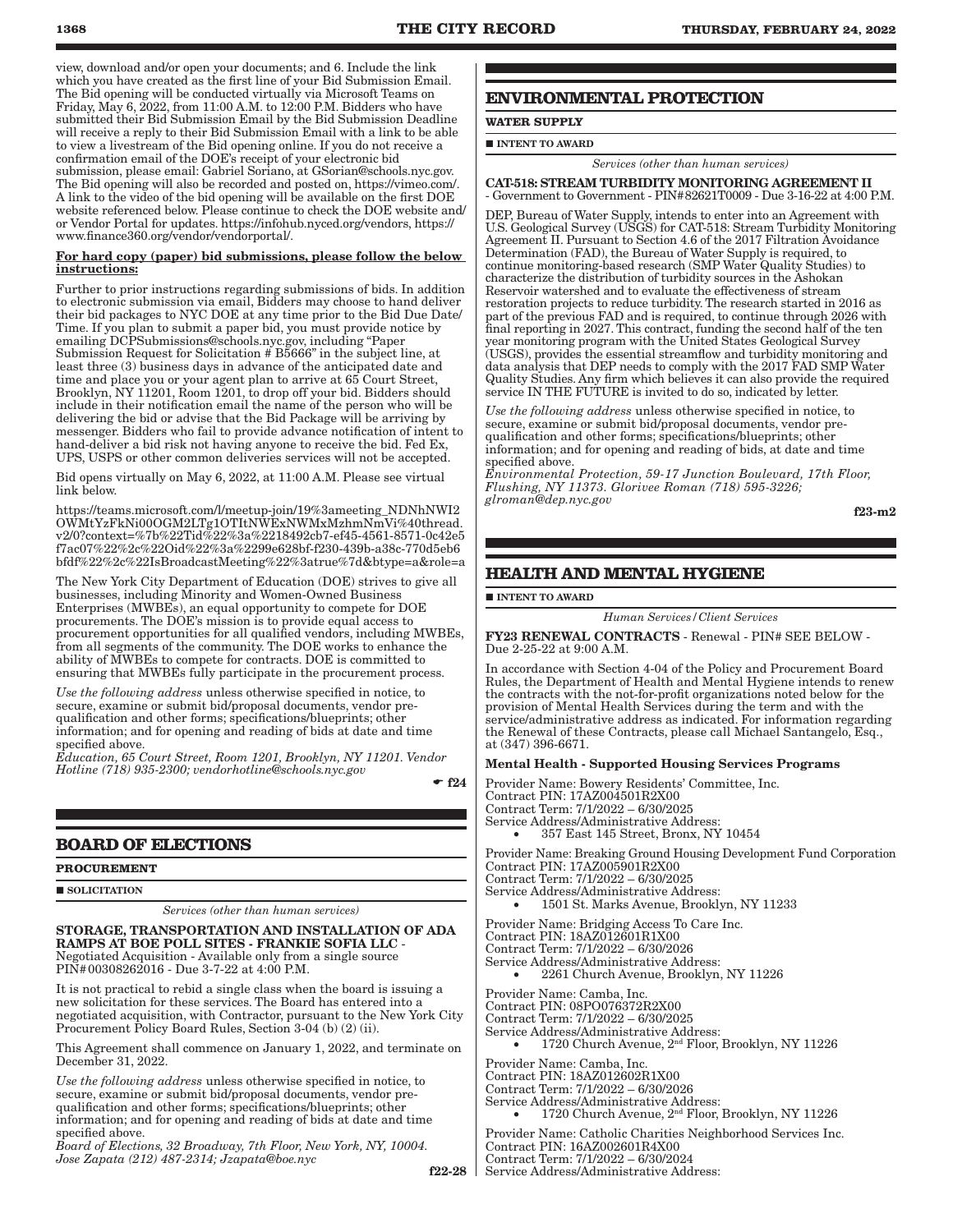191 Joralemon Street, Brooklyn, NY 11201 Provider Name: Common Ground Management Corp. Contract PIN: 18AZ012611R1X00 Contract Term: 7/1/2022 – 6/30/2026 Service Address/Administrative Address: 1501 St. Marks Avenue, Brooklyn, NY 11233 Provider Name: Community Access Inc Contract PIN: 20AZ004301R2X00 Contract Term: 7/1/2022 – 6/30/2028 Service Address/Administrative Address:  $17$  Battery Place, Suite  $1326,$  New York, NY  $10004\,$ Provider Name: Faces NY, Inc. Contract PIN: 18AZ012610R1X00 Contract Term: 7/1/2022 – 6/30/2026 Service Address/Administrative Address: • 317 Lenox Avenue, 10th Floor, New York, NY 10027 Provider Name: Federation of Organizations for the New York State Mentally Disabled, Inc. Contract PIN: 18AZ012609R1X00 Contract Term: 7/1/2022 – 6/30/2026 Service Address/Administrative Address: 1 Farmingdale Road, West Babylon, NY 11704 Provider Name: Good Shepherd Services Contract PIN: 17AZ004101R2X00 Contract Term: 7/1/2022– 6/30/2025 Service Address/Administrative Address: 305 Seventh Avenue, 9<sup>th</sup> Floor, New York, NY 10001 Provider Name: Institute for Community Living, Inc. Contract PIN: 17AZ024601R2X00 Contract Term: 7/1/2022 – 6/30/2025 Service Address/Administrative Address: • 125 Broad Street, New York, NY 10004 Provider Name: Institute for Community Living, Inc. Contract PIN: 18AZ012608R1X00 Contract Term: 7/1/2022 – 6/30/2026 Service Address/Administrative Address: • 125 Broad Street, New York, NY 10004 Provider Name: Iris House: A Center for Women Living With HIV, Inc. Contract PIN: 18AZ012607R1X00 Contract Term: 7/1/2022 – 6/30/2026 Service Address/Administrative Address: • 2348 Adam Clayton Powell Jr. Boulevard, New York, NY 10030 Provider Name: Lantern Community Services Inc. Contract PIN: 18AZ006701R2X00 Contract Term: 7/1/2022 – 6/30/2026 Service Address/Administrative Address:  $494$   $8^{\rm th}$  Avenue,  $20^{\rm th}$  Floor, New York, NY 10001 Provider Name: Lantern Community Services Inc. Contract PIN: 18AZ006401R2X00 Contract Term: 7/1/2022 – 6/30/2026 Service Address/Administrative Address:<br>• 494 8<sup>th</sup> Avenue, 20<sup>th</sup> Floor, New York, NY 10001 Provider Name: Lantern Community Services Inc. Contract PIN: 21AZ005101R1X00 Contract Term: 7/1/2022 – 6/30/2029 Service Address/Administrative Address: • 494 8th Avenue, 20th Floor, New York, NY 10001 Provider Name: Lower Eastside Service Center Inc. Contract PIN: 17AZ004102R2X00 Contract Term: 7/1/2022 – 6/30/2025 Service Address/Administrative Address:<br>• 80 Maiden Lane, 2<sup>nd</sup> Floor, New York, NY 10038 Provider Name: Neighborhood Coalition for Shelter Inc. Contract PIN: 17AZ004201R2X00 Contract Term: 7/1/2022 – 6/30/2025 Service Address/Administrative Address: • 50 Broadway, Suite 1301, New York, NY 10004 Provider Name: Neighborhood Coalition for Shelter Inc. Contract PIN: 17AZ004103R2X00 Contract Term: 7/1/2022 – 6/30/2025 Service Address/Administrative Address: 50 Broadway, Suite 1301, New York, NY 10004 Provider Name: Odyssey House Inc. Contract PIN: 18AZ012605R1X00 Contract Term: 7/1/2022 – 6/30/2026 Service Address/Administrative Address:<br>• 120 Wall Street, 17<sup>th</sup> Floor, New York, NY 10005 Provider Name: Project Renewal Inc. Contract PIN: 17AZ004001R2X00 Contract Term: 7/1/2022 – 6/30/2025

Service Address/Administrative Address:  $200$  Varick Street,  $9<sup>th</sup>$  Floor, New York, NY 10014 Provider Name: The Doe Fund, Inc. Contract PIN: 17AZ004701R2X00 Contract Term: 7/1/2022 – 6/30/2025 Service Address/Administrative Address: 232 East 84th Street, New York, NY 10026 Provider Name: The Jericho Project Contract PIN: 18AZ012606R1X00 Contract Term: 7/1/2022 – 6/30/2026 Service Address/Administrative Address: 245 West 29th Street, New York, NY 10001 Provider Name: Unique People Services Inc. Contract PIN: 18AZ012604R1X00 Contract Term: 7/1/2022 – 6/30/2026 Service Address/Administrative Address: 4234 Vireo Avenue, Bronx, NY 10470 Provider Name: Urban Pathways Inc. Contract PIN: 18AZ012603R1X00 Contract Term: 7/1/2022 – 6/30/2026 Service Address/Administrative Address: 575 Eighth Avenue, 9th Floor, New York, NY 10018 Provider Name: Urban Pathways Inc. Contract PIN: 17AZ006401R2X00 Contract Term: 7/1/2022 – 6/30/2025 Service Address/Administrative Address:<br>• 575 Eighth Avenue, 9<sup>th</sup> Floor, New York, NY 10018 Provider Name: Vocational Instruction Project Community Services, Inc. Contract PIN: 17AZ003101R2X00 Contract Term: 7/1/2022 – 6/30/2025 Service Address/Administrative Address: 1910 Arthur Avenue, Bronx, NY 10457 Provider Name: Volunteers of America Greater New York Inc. Contract PIN: 17AZ004401R2X00 Contract Term: 7/1/2022 – 6/30/2025 Service Address/Administrative Address: 135 West 50th Street, 9th Floor, New York, NY 10020 Mental Health Services Programs Provider Name: EAC Inc. Contract PIN: 20AZ013301R1X00 Contract Term: 7/1/2022 – 6/30/2025 Service Address/Administrative Address: 50 Clinton Street, Suite 107, Hempstead, NY 11550 Provider Name: New Horizon Counseling Center Inc. Contract PIN: 20AZ021101R1X00 Contract Term: 7/1/2022 – 6/30/2025 Service Address/Administrative Address: 108-19 Rockaway Blvd, Ozone Park, NY 11420 Provider Name: Puerto Rican Family Institute Inc. Contract PIN: 21AZ002701R2X00 Contract Term: 7/1/2022 – 6/30/2029 Service Address/Administrative Address: • 28 Debevoise Street, 5<sup>th</sup> Floor, Brooklyn, NY 11225 • 4123 Third Ave, Ground Level, Bronx, NY 10457 • 145 West 15th Street, New York, NY 10011 In accordance with Section 4-04 of the Policy and Procurement Board Rules, the Department of Health and Mental Hygiene intends to renew the contracts with the not-for-profit organizations noted below for the provision of Alcohol and Drug Prevention and Treatment Services, Services to Children, Youth and Families, and Developmental Disabilities Services during the term and with the service/administrative address as indicated. For information regarding the Renewal of these Contracts, please call Michael Santangelo, Esq., at (347) 396-6671. Alcohol and Drug Use Prevention Programs Provider Name: Community Health Action of Staten Island Contract PIN: 17SA043101R2X00 Contract Term: 7/1/2022 - 6/30/2025 Service Address/Administrative Address: 26 Bay Street, 4<sup>th</sup> Floor, Staten Island, NY 10301 Provider Name: Lesbian & Gay Community Services Center, Inc. Contract PIN: 17SA006201R2X00 Contract Term: 7/1/2022 - 6/30/2025 Service Address/Administrative Address: • 208 West 13th Street, New York, NY 10011 Provider Name: National Committee for the Furtherance of Jewish Education

Contract PIN: 17SA005501R2X00

Contract Term: 7/1/2022 - 6/30/2025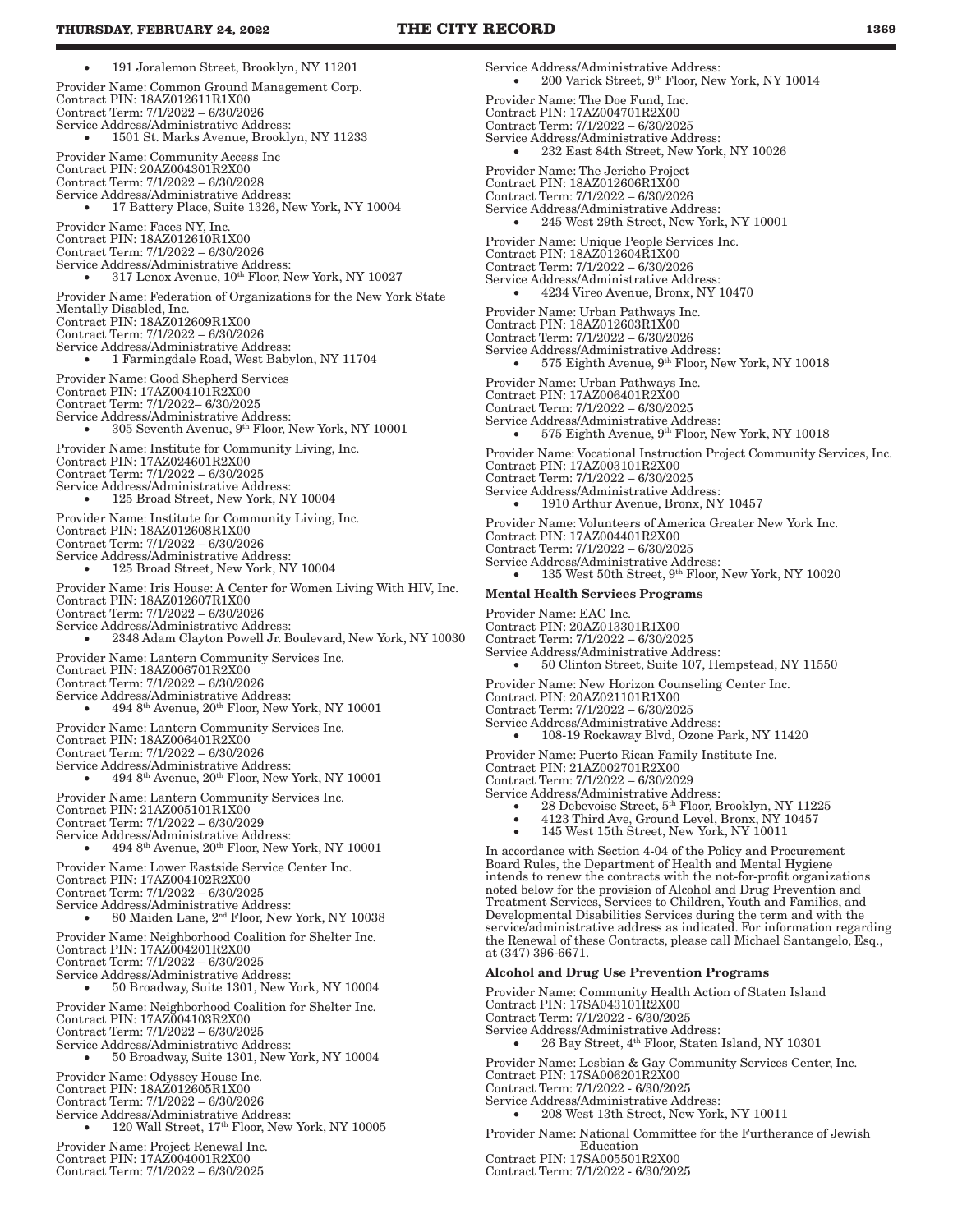Service Address/Administrative Address: 824 Eastern Parkway, Brooklyn, NY 11213 Provider Name: Project Renewal, Inc. Contract PIN: 17SA005601R2X00 Contract Term: 7/1/2022 - 6/30/2025 Service Address/Administrative Address: 8 East 3rd Street, New York, NY 10003 Provider Name: Single Parent Resource Center, Inc. Contract PIN: 17SA004601R2X00 Contract Term: 7/1/2022 - 6/30/2025 Service Address/Administrative Address: 228 East 45th Street, 5<sup>th</sup> Floor, New York, NY 10017 Children Youth & Families Programs Provider Name: Association to Benefit Children Contract PIN: 18AO008801R2X00 Contract Term: 7/1/2022 - 6/30/2025 Service Address/Administrative Address: 1366 Inwood Avenue, Bronx, NY 10452 Provider Name: Jewish Board of Family and Children's Services, Inc. Contract PIN: 18AO008806R2X00 Contract Term: 7/1/2022 - 6/30/2025 Service Address/Administrative Address: 255 East 98th Street, Brooklyn, NY 11212 2488 Grand Concourse, Bronx, NY 10458 Provider Name: Northside Center for Child Development, Inc. Contract PIN: 18AO008803R2X00 Contract Term: 7/1/2022 - 6/30/2025 Service Address/Administrative Address:  $1301$  Fifth Avenue, New York, NY  $10029\,$ Provider Name: Ohel Children's Home and Family Services, Inc. Contract PIN: 18AO008804R2X00 Contract Term: 7/1/2022 - 6/30/2025 Service Address/Administrative Address: 912 East 178th Street, Bronx, NY 10460 Provider Name: Richmond Medical Center d/b/a Richmond University Medical Center Contract PIN: 19AO026401R2X00 Contract Term: 7/1/2022 - 6/30/2025 Service Address/Administrative Address: 669 Castleton Avenue, Staten Island, NY 10301 Provider Name: The Child Center of NY, Inc. Contract PIN: 18AO008805R2X00 Contract Term: 7/1/2022 - 6/30/2025 Service Address/Administrative Address: 67-14 41st Avenue, Queens, NY 11377 Developmental Disabilities Programs Provider Name: Birch Family Services, Inc Contract PIN: 18MR008604R2X00 Contract Term: 7/1/2022 - 6/30/2025 Service Address/Administrative Address: 71-64 168th Street, Flushing, NY 11365 Provider Name: Brooklyn Bureau of Community Service d/b/a Brooklyn Community Services Contract PIN: 20MR002803R1X00 Contract Term: 7/1/2022 - 6/30/2025 Service Address/Administrative Address: 151 Lawrence Street, 4th Floor, Brooklyn, NY 11201 Provider Name: Community Assistance Resources and Extended Services, Inc. Contract PIN: 18MR008702R2X00 Contract Term: 7/1/2022 - 6/30/2025 Service Address/Administrative Address: 2306 Avenue U, Brooklyn, NY 11229 Provider Name: Edith and Carl Marks Jewish Community House Contract PIN: 18MR008605R2X00 Contract Term: 7/1/2022 - 6/30/2025 Service Address/Administrative Address: 7802 Bay Parkway, Brooklyn, NY 11214 Provider Name: Giving Alternative Learners Uplifting Opportunities Inc. Contract PIN: 18MR008606R2X00 Contract Term: 7/1/2022 - 6/30/2025 Service Address/Administrative Address: • 8803 70th Road, Flushing, NY 11375 Provider Name: Goodwill Industries of Greater New York & Northern New Jersey, Inc. Contract PIN: 20MR002802R1X00 Contract Term: 7/1/2022 - 6/30/2025 Service Address/Administrative Address: 384 East 149th Street, Bronx, NY 10455

Provider Name: Goodwill Industries of Greater New York & Northern New Jersey, Inc. Contract PIN: 20MR002802R1X00 Contract Term: 7/1/2022 - 6/30/2025 Service Address/Administrative Address: • 25 Elm Place, 3rd Floor, Brooklyn, NY 11201 Provider Name: Hebrew Educational Society of Brooklyn Contract PIN: 18MR008617R2X00 Contract Term: 7/1/2022 - 6/30/2025 Service Address/Administrative Address: 9502 Seaview Avenue, Brooklyn, NY 11236 Provider Name: Jewish Community Center in Manhattan Contract PIN: 18MR008618R2X00 Contract Term: 7/1/2022 - 6/30/2025 Service Address/Administrative Address: • 334 Amsterdam Avenue, New York, NY 10023 Provider Name: Jewish Community Center of Staten Island Inc. Contract PIN: 18MR008607R2X00 Contract Term: 7/1/2022 - 6/30/2025 Service Address/Administrative Address: 1466 Manor Road, Staten Island, NY 10314 Provider Name: Montefiore Medical Center Contract PIN: 18MR008701R2X00 Contract Term: 7/1/2022 - 6/30/2025 Service Address/Administrative Address: 1225 Morris Park Avenue, Bronx, NY 10461 Provider Name: Montefiore Medical Center Contract PIN: 18MR008608R2X00 Contract Term: 7/1/2022 - 6/30/2025 Service Address/Administrative Address: 1125 Morris Park Avenue, Bronx, NY 10461 Provider Name: Mosholu Montefiore Community Center Inc. Contract PIN: 18MR008609R2X00 Contract Term: 7/1/2022 - 6/30/2025 Service Address/Administrative Address: 3450 Dekalb Avenue, Bronx, NY 10467 Provider Name: New Alternatives For Children Inc. Contract PIN: 18MR008602R2X00 Contract Term: 7/1/2022 - 6/30/2025 Service Address/Administrative Address: 37 West 26th Street, New York, NY 10010 Provider Name: NYSARC Inc. New York City Chapter Contract PIN: 18MR008610R2X00 Contract Term: 7/1/2022 - 6/30/2025 Service Address/Administrative Address: 2525 Haring Street, Brooklyn, NY 11235 Provider Name: NYSARC Inc. New York City Chapter Contract PIN: 20MR002804R1X00 Contract Term: 7/1/2022 - 6/30/2025 Service Address/Administrative Address: 38-18 Woodside Avenue, Sunnyside, NY 11104 Provider Name: NYSARC Inc. New York City Chapter Contract PIN: 20MR002805R1X00 Contract Term: 7/1/2022 - 6/30/2025 Service Address/Administrative Address: 25 Victory Boulevard, 2<sup>nd</sup> Floor, Staten Island, NY 10301 Provider Name: QSAC Inc. Contract PIN: 18MR008612R2X00 Contract Term: 7/1/2022 - 6/30/2025 Service Address/Administrative Address: 12-10 150th Street, Whitestone, NY 11357 Provider Name: Richmond Medical Center Contract PIN: 19MR026501R2X00 Contract Term: 7/1/2022 - 6/30/2025 Service Address/Administrative Address: 657 Castleton Avenue, Staten Island, NY 10301 Provider Name: Samuel Field YM & YWHA Inc. Contract PIN: 18MR008613R2X00 Contract Term: 7/1/2022 - 6/30/2025 Service Address/Administrative Address: 212-00 23rd Avenue, Bayside, NY 11360 Provider Name: Shield of David Inc. Contract PIN: 18MR008703R2X00 Contract Term: 7/1/2022 - 6/30/2025 Service Address/Administrative Address: • 144-61 Roosevelt Avenue, Flushing, NY 11354 Provider Name: Shorefront YM-YWHA of Brighton Manhattan Beach Inc. Contract PIN: 18MR008614R2X00 Contract Term: 7/1/2022 - 6/30/2025 Service Address/Administrative Address:

3300 Coney Island Avenue, Brooklyn, NY 11235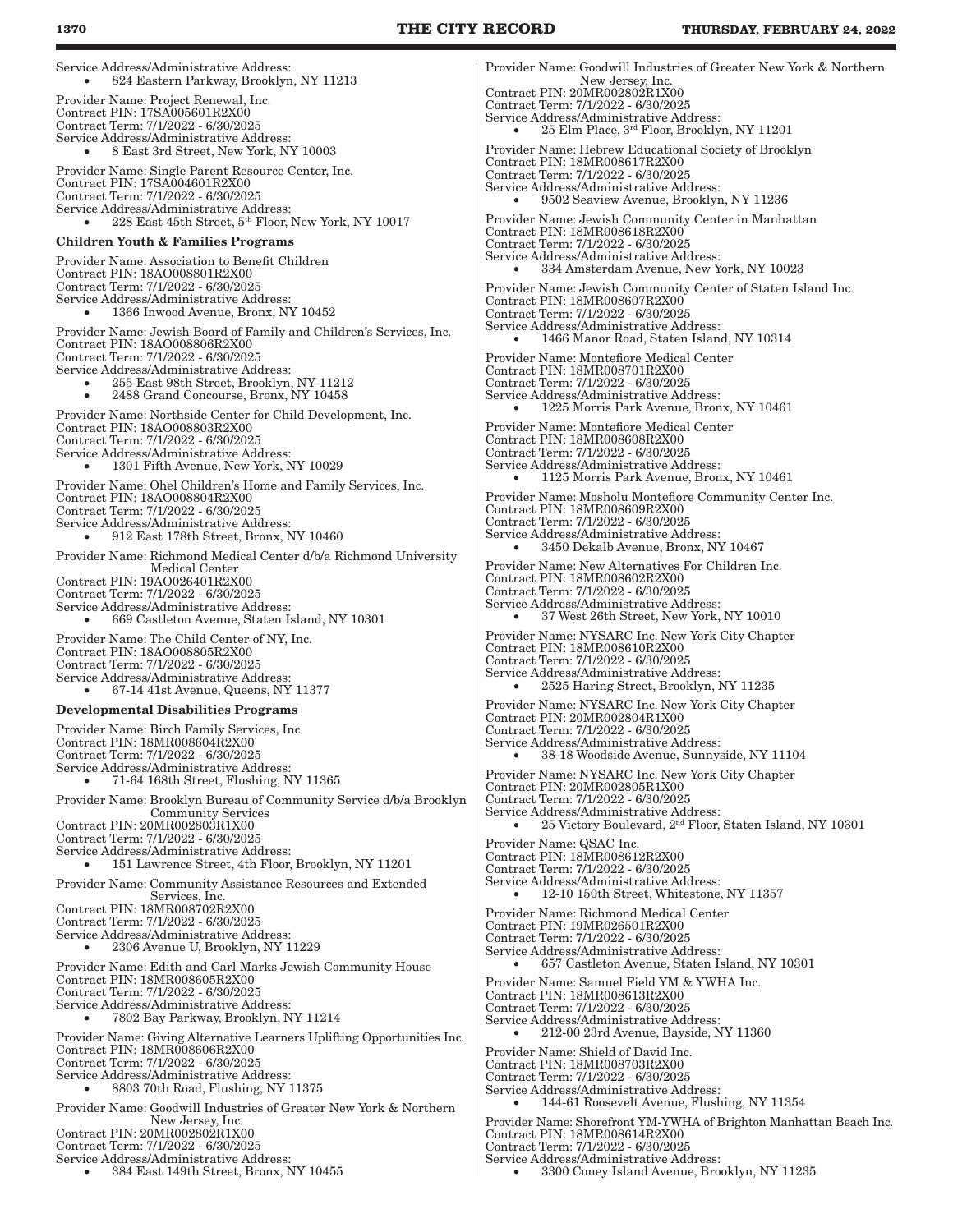Provider Name: Sinergia Incorporated Contract PIN: 18MR008615R2X00 Contract Term: 7/1/2022 - 6/30/2025 Service Address/Administrative Address: 2082 Lexington Avenue, 4th Floor, New York, NY 10035 Provider Name: The Grace Foundation of New York Contract PIN: 18MR008616R2X00 Contract Term: 7/1/2022 - 6/30/2025 Service Address/Administrative Address: 144 Keating Place, Staten Island, NY 10314 Provider Name: Young Adult Institute Inc. Contract PIN: 18MR008705R2X00 Contract Term: 7/1/2022 - 6/30/2025 Service Address/Administrative Address: 460 West 34th Street, New York, NY 10001 Provider Name: Young Adult Institute Inc. Contract PIN: 18MR008601R2X00 Contract Term: 7/1/2022 - 6/30/2025 Service Address/Administrative Address: • 460 West 34th Street, New York, NY 10001 Provider Name: Young Mens and Womens Hebrew Association Washington Heights Inwood Contract PIN: 18MR008620R2X00 Contract Term: 7/1/2022 - 6/30/2025 Service Address/Administrative Address: 54 Nagle Avenue, New York, NY 10040

 $-$  f24

#### **HOUSING AUTHORITY**

#### **PROCUREMENT**

#### **SOLICITATION**

*Goods*

SMD MATERIALS ALUMINUM WINDOW GUARDS - Competitive Sealed Bids - PIN# 365904 - Due 3-17-22 at 12:00 P.M.

The New York City Housing Authority ("NYCHA"), Supply Management and Procurement Department ("SMPD"), through this Solicitation, seeks bids from qualified vendors to provide NYCHA with materials for aluminum window guards at various developments located in all five (5) boroughs of New York City. The materials to be provided by the successful vendor are described in greater detail in the RFQ.

Interested vendors are invited to obtain a copy of the opportunity at NYCHA's website, by going to the http://www.nyc.gov/nychabusiness. On the left side, click on "iSupplier Vendor Registration/Login" link. (1) If you have an iSupplier account, then click on the "Login for registered vendors" link and sign into your iSupplier account. (2) If you do not have an iSupplier account you can Request an account by clicking on "New suppliers register in iSupplier" to apply for log-in credentials. Once you have accessed your iSupplier account, log into your account, then choose under the Oracle Financials home page, the menu option "Sourcing Supplier", then choose "Sourcing", then choose "Sourcing Homepage"; and conduct a search in the "Search Open Negotiations" box for RFQ Number 365904. This is a solicitation and not an order.

This solicitation does not represent a commitment by NYCHA to purchase any materials from a vendor. NYCHA reserves the right to postpone, or cancel this solicitation, to alter the requirements at any time, to reject any and all proposals, and to request new proposals and/or refrain from awarding any contract pursuant to this solicitation if NYCHA deems it in its best interest to do so. In addition, NYCHA, in its sole discretion, may waive what it considers to be non-material, nonconformance by a proposer with the requirements of this solicitation.

*Use the following address* unless otherwise specified in notice, to secure, examine or submit bid/proposal documents, vendor prequalification and other forms; specifications/blueprints; other information; and for opening and reading of bids at date and time specified above.

*Housing Authority, 90 Church Street, 6th Floor, New York, NY 10007. Marjorie Flores (212) 306-4728; marjorie.flores@nycha.nyc.gov*

 $\bullet$  f<sub>24</sub>

SMD\_MATERIALS\_PADLOCKS - Competitive Sealed Bids -PIN# 365903 - Due 3-17-22 at 12:00 P.M.

The New York City Housing Authority ("NYCHA"), Supply Management and Procurement Department ("SMPD"), through this Solicitation, seeks bids from qualified vendors to provide NYCHA with materials for SMD\_Materials\_Padlocks at various developments<br>located In all five (5) boroughs of New York City. The materials to be located In all five (5) boroughs of New York City. The materials to be provided by the successful vendor are described in greater detail in the RFQ.

Interested vendors are invited to obtain a copy of the opportunity at NYCHA's website, by going to the http://www.nyc.gov/nychabusiness. On the left side, click on "iSupplier Vendor Registration/Login" link. (1) If you have an iSupplier account, then click on the "Login for registered vendors" link and sign into your iSupplier account. (2) If you do not have an iSupplier account you can Request an account by clicking on "New suppliers register in iSupplier" to apply for log-in credentials. Once you have accessed your iSupplier account, log into your account, then choose under the Oracle Financials home page, the menu option "Sourcing Supplier", then choose "Sourcing", then choose "Sourcing Homepage"; and conduct a search in the "Search Open Negotiations" box for RFQ Number 365903.

This is a solicitation and not an order. This solicitation does not represent a commitment by NYCHA to purchase any materials from a vendor. NYCHA reserves the right to postpone, or cancel this solicitation, to alter the requirements at any time, to reject any and all proposals, and to request new proposals and/or refrain from awarding any contract pursuant to this solicitation if NYCHA deems it in its best interest to do so. In addition, NYCHA, in its sole discretion, may waive what it considers to be non-material, non-conformance by a proposer with the requirements of this solicitation.

*Use the following address* unless otherwise specified in notice, to secure, examine or submit bid/proposal documents, vendor prequalification and other forms; specifications/blueprints; other information; and for opening and reading of bids at date and time specified above.

*Housing Authority, 90 Church Street, 6th Floor, New York, NY 10007. Marjorie Flores (212) 306-4728; marjorie.flores@nycha.nyc.gov*

 $-$ f24

### **HUMAN RESOURCES ADMINISTRATION**

#### **AWARD**

*Human Services/Client Services*

ROSE HOUSE TIER II SUPPORTIVE HOUSING SHELTER FOR SURVIVORS OF DOMESTIC VIOLENCE - Negotiated Acquisition - Other - PIN# 06922N0021001 - AMT: \$2,845,794.59 - TO: Safe Horizon Inc., 2 Lafayette Street, 3rd Floor, New York, NY 10007.

Negotiated Acquisition Extension (NAE) to extend services for 1 year.

The vendor is operating a shelter for DV survivors and it is not feasible to possible change vendors, until the new competition is final.

 $\div$  f24

#### $\blacksquare$ INTENT TO AWARD

*Services (other than human services)*

GCOM SOFTWARE, LLC - CONSULTING SERVICES - Negotiated Acquisition - Other - PIN#06922N0035 - Due 2-25-22 at 10:00 P.M.

The Department of Social Services Information Technology Services' (DSS – ITS) is requesting a payment of \$186,739.00 be made, to the vendor, GCOM for the fiscal year (FY) 2017 consultant services provided under the ITCS3 change order (CO) 3-071-3061C that could not be paid under DoITT's Master Agreement # MMA1-858- 20156200182. Thus, the payment is being processing via Negotiated Acquisition PIN 22OPEMI08501.

f17-24

### **INFORMATION TECHNOLOGY AND TELECOMMUNICATIONS**

**INTENT TO AWARD** 

*Services (other than human services)*

85821N0023-MOME MASTER CONTROL OPERATIONS - Negotiated Acquisition - Other - PIN# 85821N0023 - Due 3-17-22 at 3:00 P.M.

The New York City Office of Technology and Innovation or Department of Information Technology and Telecommunications ("DoITT" or the "Agency"), on behalf of the Mayor's Office of Media and Entertainment ("MOME"), is seeking one or more contractors to provide remote television and/or radio master control services to support the operations of the NYC Media television and radio network for a term of five years with two (2) renewal options of up to five years each.

MOME determined that the use of the Negotiated Acquisition Method is justified because it is neither practicable nor advantageous to award the contract by competitive sealed bidding or competitive sealed proposals due to the fact that there are only three potential vendors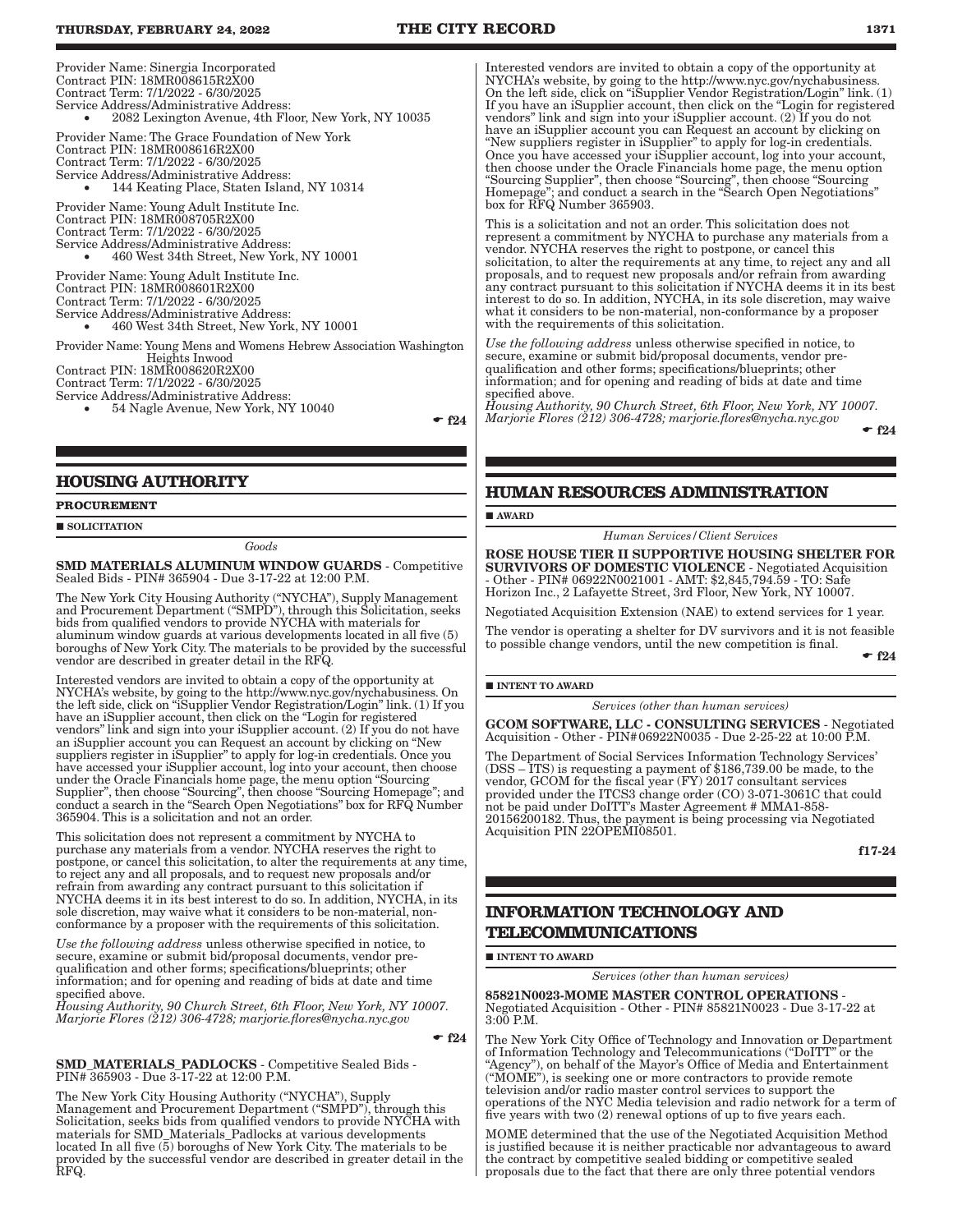that have the experience and equipment necessary to provide the services.

 $• f24-m2$ 

### **TRANSPORTATION**

#### **BRIDGES**

**SOLICITATION** 

*Construction/Construction Services*

84121B0034-84121QUBR470 PROTECTIVE COATING OF VARIOUS BRIDGES IN QUEENS - Competitive Sealed Bids - PIN# 84121B0034 - Due 3-30-22 at 11:00 A.M.

84121B0034-84121QUBR470 Protective Coating of Various Bridges in Queens:

This Competitive Sealed Bid is released through PASSPort, New York City's online procurement portal. Responses to this Bid must be submitted via PASSPort. To access the Competitive Sealed Bid, vendors should visit the PASSPort public Portal, at https://www1.nyc.gov/site/mocs/systems/ about-go-to-passport.page, and click on the "Search Funding Opportunities in PASSPort". Doing so will take one to the public portal of all procurements in the PASSPort system. To locate the Competitive Sealed Bid, insert the EPIN, 84121B0034, into the Keyword search field. In order to respond to the Competitive Sealed Bid, vendors must create an account within the PASSPort system if they have not already done so.

A Pre-Bid Conference via ZOOM is scheduled for 3/11/2022, at 11:00 A.M. Those wishing to attend must email the authorized agency contact for a link. The deadline for the submission of questions is 3/18/2022, by 4:00 P.M. The bid due date (submission via PASSPort) as well as hard copy as instructed is due 3/30/2022, by 11:00 A.M. This procurement is subject to M/WBE participation goals. The M/WBE goal for this project is 17%. Any inquiries concerning this Competitive Sealed Bid should be directed by email, under the subject line "Protective Coating of Various Bridges in Queens" to the email address of the Authorized Agency Contact, Hari Velkur, at hvelkur@dot.nyc.gov, or through the PASSPort Discussion Forum.

Pre-Bid conference location -https://zoom.us/j/92867200169?pwd= TGt4SDI1NXBMcHlETUxLQy9OSUVsQT09 Meeting ID: 928 6720 0169; Passcode: 437106 New York, NY 10041. Mandatory: no Date/Time - 2022-03-11 11:00:00.

 $-$ f24

### **CONTRACT AWARD HEARINGS**

**NOTE: LOCATION(S) ARE ACCESSIBLE TO INDIVIDUALS USING WHEELCHAIRS OR OTHER MOBILITY DEVICES. FOR FURTHER INFORMATION ON ACCESSIBILITY OR TO MAKE A REQUEST FOR ACCOMMODATIONS, SUCH AS SIGN LANGUAGE INTERPRETATION SERVICES, PLEASE CONTACT THE MAYOR'S OFFICE OF CONTRACT SERVICES (MOCS) VIA EMAIL, AT DISABILITYAFFAIRS@MOCS.NYC.GOV OR VIA PHONE, AT (212) 788-0010. ANY PERSON REQUIRING REASONABLE ACCOMMODATION FOR THE PUBLIC HEARING, SHOULD CONTACT MOCS, AT LEAST THREE (3) BUSINESS DAYS IN ADVANCE OF THE HEARING, TO ENSURE AVAILABILITY.**

 $\mathfrak{F}$ 

### **PARKS AND RECREATION**

**PUBLIC HEARINGS** 

NOTICE IS HEREBY GIVEN that a Contract Public Hearing will be held on March 1, 2022, at 2:00 PM EST.

The Public Hearing will be held via Zoom Virtual Meeting. https://us02web.zoom.us/j/9573076290?pwd=cnVXVzN2Q014SjBLa ktvVzIzWnlvUT09

Meeting ID: 957 307 6290; Passcode: 118035

IN THE MATTER OF a proposed Purchase Order/Contract between the New York City Department of Parks and Recreation and 2 Saab Construction, Inc., 3084 Coney Island Ave, Brooklyn, NY 11235, for M396-120M Children's Magical Garden Water Service Construction, located at Norfolk Street and Stanton Street, in the

borough of Manhattan. The amount of this Purchase Order/Contract is \$151,287.76. The term shall be 365 consecutive calendar days from the Order to Work. Contract M396-120M; E-PIN 84622W0036001.

The Vendor has been selected by M/WBE Noncompetitive Small Purchase Method, pursuant to Section 3-08 (c)(1)(iv) of the Procurement Policy Board Rules.

In order to access the Public Hearing and testify, please join our Zoom Virtual Meeting link.

https://us02web.zoom.us/j/9573076290?pwd=cnVXVzN2Q014SjBLa ktvVzIzWnlvUT09

Meeting ID: 957 307 6290; Passcode: 118035

If you need further accommodations, please let us know at least five business days in advance of the Public Hearing via e-mail at Kylie. Murphy@parks.nyc.gov.

 $-$ f24

NOTICE IS HEREBY GIVEN that a Contract Public Hearing will be held on March 1, 2022, at 2:00 PM EST.

The Public Hearing will be held via Zoom Virtual Meeting. https://us02web.zoom.us/j/9573076290?pwd=cnVXVzN2Q014SjBLa ktvVzIzWnlvUT09

Meeting ID: 957 307 6290; Passcode: 118035

IN THE MATTER OF a proposed Purchase Order/Contract between the New York City Department of Parks and Recreation and ENL Mechanical Incorporated, 134 W End Ave, Somerville, NJ 08876 for B406-120M Reconstruct Boiler at Paerdegat Athletic Center – 3. The amount of this Purchase Order/Contract is \$449,900.00. The term shall be 365 consecutive calendar days from the Order to Work. Contract B406-120M; E-PIN 84622W0033001.

The Vendor has been selected by M/WBE Noncompetitive Small Purchase Method, pursuant to Section 3-08 (c)(1)(iv) of the Procurement Policy Board Rules.

In order to access the Public Hearing and testify, please join our Zoom Virtual Meeting link.

https://us02web.zoom.us/j/9573076290?pwd=cnVXVzN2Q014SjBLa ktvVzIzWnlvUT09

Meeting ID: 957 307 6290; Passcode: 118035

If you need further accommodations, please let us know at least five business days in advance of the Public Hearing via e-mail at Kylie. Murphy@parks.nyc.gov.

 $\cdot$  f<sub>24</sub>

NOTICE IS HEREBY GIVEN that a Contract Public Hearing will be held on March 1, 2022, at 2:00 PM EST.

The Public Hearing will be held via Zoom Virtual Meeting. https://us02web.zoom.us/j/9573076290?pwd=cnVXVzN2Q014SjBLa ktvVzIzWnlvUT09

Meeting ID: 957 307 6290; Passcode: 118035

IN THE MATTER OF a proposed Purchase Order/Contract between the New York City Department of Parks and Recreation and HMD Lawn Service LLC, 21 Stagecoach Road, Millstone, NJ 08510, for R120-120M Construction of Arden Woods Hiking Trails. The amount of this Purchase Order/Contract is \$300,000.00. The term shall be 365 consecutive calendar days from the Order to Work. Contract R120-120M; E-PIN 84622W0035001.

The Vendor has been selected by M/WBE Noncompetitive Small Purchase Method, pursuant to Section 3-08  $(c)(1)(iv)$  of the Procurement Policy Board Rules.

In order to access the Public Hearing and testify, please join our Zoom Virtual Meeting link.

https://us02web.zoom.us/j/9573076290?pwd=cnVXVzN2Q014SjBLa ktvVzIzWnlvUT09

Meeting ID: 957 307 6290; Passcode: 118035

If you need further accommodations, please let us know at least five business days in advance of the Public Hearing via e-mail at Kylie. Murphy@parks.nyc.gov.

 $\bullet$  f<sub>24</sub>

NOTICE IS HEREBY GIVEN that a Contract Public Hearing will be held on March 1, 2022, at 2:00 PM EST.

The Public Hearing will be held via Zoom Virtual Meeting. https://us02web.zoom.us/j/9573076290?pwd=cnVXVzN2Q014SjBL aktvVzIzWnlvUT09

Meeting ID: 957 307 6290; Passcode: 118035

IN THE MATTER OF a proposed Purchase Order/Contract between the New York City Department of Parks and Recreation and New York International Builders Corporation, 7901 Myrtle Avenue, Glendale, NY 11385, for Q099-322M Flushing Meadows Corona Park Aquatic Center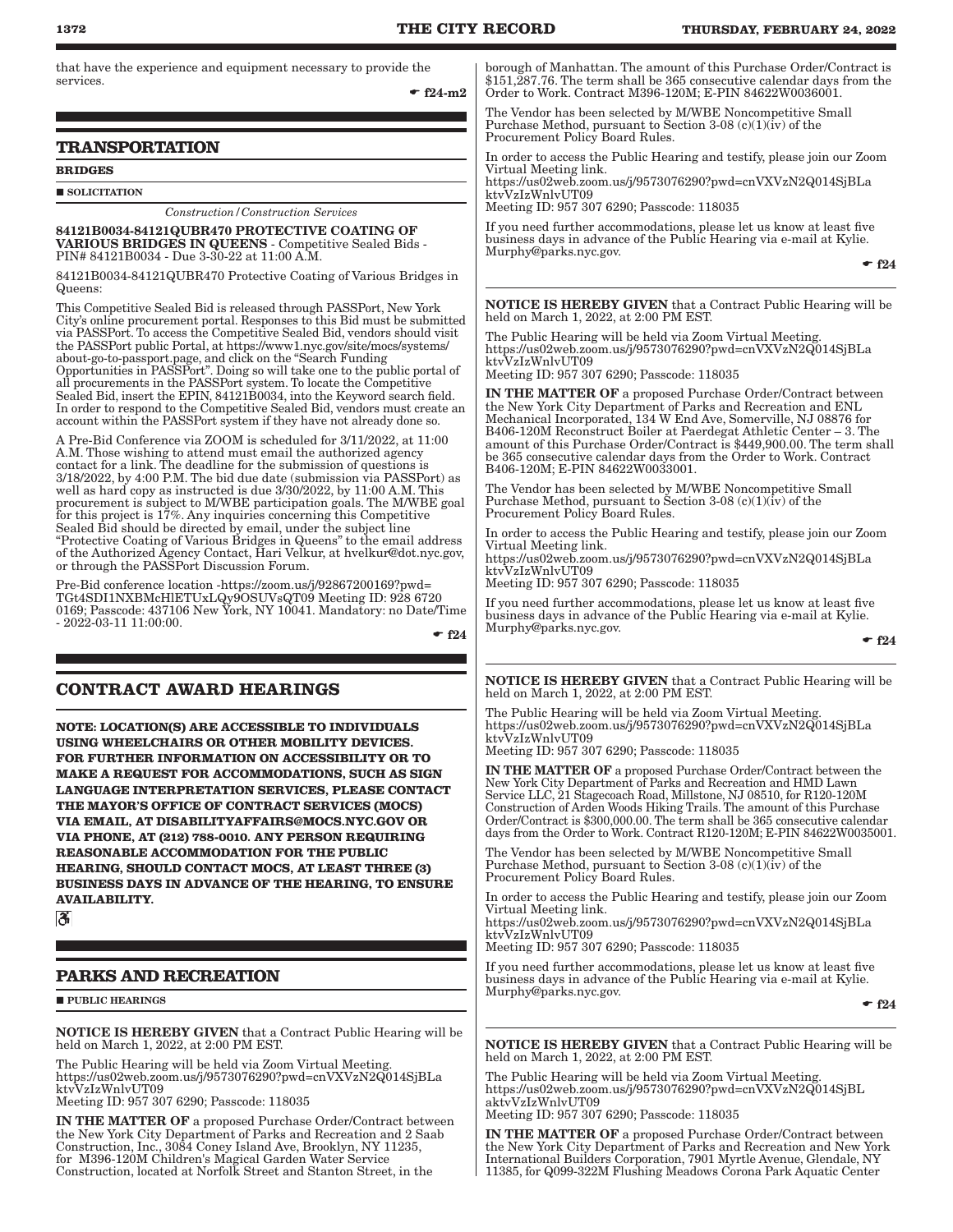| Pool Floor Reconstruction-2. The amount of this Purchase Order/<br>Contract is \$499,995.00. The term shall be 120 consecutive calendar days<br>from the Order to Work. Contract Q099-322M; E-PIN 84622W0032001.<br>The Vendor has been selected by M/WBE Noncompetitive Small<br>Purchase Method, pursuant to Šection 3-08 (c)(1)(iv) of the<br>Procurement Policy Board Rules.<br>In order to access the Public Hearing and testify, please join our Zoom<br>Virtual Meeting link.<br>https://us02web.zoom.us/j/9573076290?pwd=cnVXVzN2Q014SjBL<br>aktyVzIzWnlvUT09<br>Meeting ID: 957 307 6290; Passcode: 118035<br>If you need further accommodations, please let us know at least five<br>business days in advance of the Public Hearing via e-mail at Kylie.<br>Murphy@parks.nyc.gov<br>$\div$ f <sub>24</sub><br><b>NOTICE IS HEREBY GIVEN</b> that a Contract Public Hearing will be<br>held on March 1, 2022, at 2:00 PM EST.<br>The Public Hearing will be held via Zoom Virtual Meeting.<br>https://us02web.zoom.us/j/9573076290?pwd=cnVXVzN2Q014SjBLa<br>ktvVzIzWnlvUT09                                            | Effective immediately, NYC Health + Hospitals has voluntarily recognize<br>Service Employees' International Union, Local 1199, as the bargaining<br>representative of the title described below, and the Microbiologists<br>bargaining unit has been amended as follows to reflect this addition:<br><b>DATE OF FILING:</b> January 21, 2022 <b>DOCKET</b> #: VR-1688-22<br><b>TITLE:</b><br><b>EMPLOYER:</b><br><b>BARGAINING REPRESENTATIVE:</b>                              | <b>NOTICE OF VOLUNTARY RECOGNITION</b><br><b>Ambulatory Care</b><br>(Title Code No. 971300)<br>NYC Health + Hospitals<br>55 Water Street, 26th Floor<br>New York, NY 10041<br>Local 1199<br>New York, NY 10018        | <b>Point-of-Care Testing Coordinator -</b><br>Service Employees' International Union,<br>498 Seventh Avenue, 22 <sup>nd</sup> Floor                                  |                                                        |
|---------------------------------------------------------------------------------------------------------------------------------------------------------------------------------------------------------------------------------------------------------------------------------------------------------------------------------------------------------------------------------------------------------------------------------------------------------------------------------------------------------------------------------------------------------------------------------------------------------------------------------------------------------------------------------------------------------------------------------------------------------------------------------------------------------------------------------------------------------------------------------------------------------------------------------------------------------------------------------------------------------------------------------------------------------------------------------------------------------------------------------|---------------------------------------------------------------------------------------------------------------------------------------------------------------------------------------------------------------------------------------------------------------------------------------------------------------------------------------------------------------------------------------------------------------------------------------------------------------------------------|-----------------------------------------------------------------------------------------------------------------------------------------------------------------------------------------------------------------------|----------------------------------------------------------------------------------------------------------------------------------------------------------------------|--------------------------------------------------------|
| Meeting ID: 957 307 6290; Passcode: 118035<br><b>IN THE MATTER OF</b> a proposed Purchase Order/Contract between<br>the New York City Department of Parks and Recreation and Magnum<br>Elevator LLC, 1788 E 174th Street, Bronx, NY 10472 for X360-121M<br>Reconstruction of the elevator at the Citywide Services Shops-2. The<br>amount of this Purchase Order/Contract is \$315,000.00. The term shall<br>be 270 consecutive calendar days from the Order to Work. Contract<br>X360-121M; E-PIN 84622W0034001.<br>The Vendor has been selected by M/WBE Noncompetitive Small<br>Purchase Method, pursuant to Section 3-08 (c)(1) $(i\vec{v})$ of the<br>Procurement Policy Board Rules.<br>In order to access the Public Hearing and testify, please join our Zoom<br>Virtual Meeting link.<br>https://us02web.zoom.us/j/9573076290?pwd=cnVXVzN2Q014SjBLa<br>ktyVzIzWnlyUT09<br>Meeting ID: 957 307 6290; Passcode: 118035<br>If you need further accommodations, please let us know at least five<br>business days in advance of the Public Hearing via e-mail at Kylie.<br>Murphy@parks.nyc.gov.<br>$\div$ f <sub>24</sub> | Effective immediately, NYC Health + Hospitals has voluntarily<br>recognized Civil Service Technical Guild, Local 375, District Council<br>37, AFSCME, AFL-CIO, as the bargaining representative of the title<br>described below, and the Engineering and Scientific bargaining unit<br>has been amended as follows to reflect this addition:<br>DATE OF FILING: January 21, 2022 DOCKET #: VR-1690-22<br><b>TITLE:</b><br><b>EMPLOYER:</b><br><b>BARGAINING REPRESENTATIVE:</b> | <b>NOTICE OF VOLUNTARY RECOGNITION</b><br>Levels I and II<br>NYC Health + Hospitals<br>55 Water Street, 26th Floor<br>New York, NY 10041                                                                              | <b>Healthcare Engineering Technician,</b><br>(Title Code Nos. 225710 and 225720)<br>Civil Service Technical Guild, Local 375<br>District Council 37, AFSCME, AFL-CIO | $\mathbf{f}$ f2                                        |
| <b>SPECIAL MATERIALS</b><br>OFFICE OF COLLECTIVE BARGAINING<br><b>NOTICE</b><br><b>NOTICE OF VOLUNTARY RECOGNITION</b><br>Effective immediately, NYC Health + Hospitals has voluntarily<br>recognized International Brotherhood of Teamsters, Local 237,                                                                                                                                                                                                                                                                                                                                                                                                                                                                                                                                                                                                                                                                                                                                                                                                                                                                        | <b>HOUSING PRESERVATION AND DEVELOPMENT</b><br>$\blacksquare$ NOTICE<br><b>Notice Date:</b><br>To:<br><b>Parties</b>                                                                                                                                                                                                                                                                                                                                                            | 125 Barclay Street, Room 510<br>New York, NY 10007<br><b>REGARDING AN APPLICATION FOR A</b><br><b>CERTIFICATION OF NO HARASSMENT</b><br><b>February 15, 2022</b><br>Occupants, Former Occupants, and Other Interested | <b>REQUEST FOR COMMENT</b>                                                                                                                                           | $\mathbf{f}$ f2                                        |
| City Employees Union, as the bargaining representative of the<br>title described below, and the Public Information and Health Titles<br>bargaining unit has been amended as follows to reflect this addition:                                                                                                                                                                                                                                                                                                                                                                                                                                                                                                                                                                                                                                                                                                                                                                                                                                                                                                                   | <b>Property: Address</b>                                                                                                                                                                                                                                                                                                                                                                                                                                                        | 536 West 149th Street,                                                                                                                                                                                                | 11/2022                                                                                                                                                              | <b>Application # Inquiry Period</b><br>January 6, 2019 |
| DATE OF FILING: January 21, 2022 DOCKET #: VR-1689-22                                                                                                                                                                                                                                                                                                                                                                                                                                                                                                                                                                                                                                                                                                                                                                                                                                                                                                                                                                                                                                                                           | Manhattan                                                                                                                                                                                                                                                                                                                                                                                                                                                                       |                                                                                                                                                                                                                       |                                                                                                                                                                      | to Present                                             |

TITLE: Multimedia Producer (Title Code No. 908100) EMPLOYER: NYC Health + Hospitals

 55 Water Street, 26th Floor New York, NY 10041 BARGAINING REPRESENTATIVE:

 International Brotherhood of Teamsters, Local 237, City Employees Union 216 West 14th Street, 5th Floor New York, NY 10011

### NOTICE OF VOLUNTARY RECOGNITION

 $\cdot$  f24

#### NOTICE OF VOLUNTARY RECOGNITION

 $-$ f24

### **OPMENT**

## REGARDING AN APPLICATION FOR A CERTIFICATION OF NO HARASSMENT

# **Interested**

| operty:<br>Address                  |         | <b>Application # Inquiry Period</b>  |
|-------------------------------------|---------|--------------------------------------|
| 536 West 149th Street,<br>Manhattan | 11/2022 | <b>January 6, 2019</b><br>to Present |
| 352 State Street,<br>Brooklyn       | 12/2022 | January 12, 2019<br>to Present       |
| 120 West 124th Street,<br>Manhattan | 13/2022 | January 24, 2019<br>to Present       |
| 118 West 124th Street.<br>Manhattan | 14/2022 | January 24, 2019<br>to Present       |

#### Authority: SRO, Administrative Code §27-2093

Before the Department of Buildings can issue a permit for the alteration or demolition of a single room occupancy multiple dwelling, the owner must obtain a "Certification of No Harassment" from the Department of Housing Preservation and Development ("HPD") stating that there has not been harassment of the building's lawful occupants during a specified time period. Harassment is conduct by an owner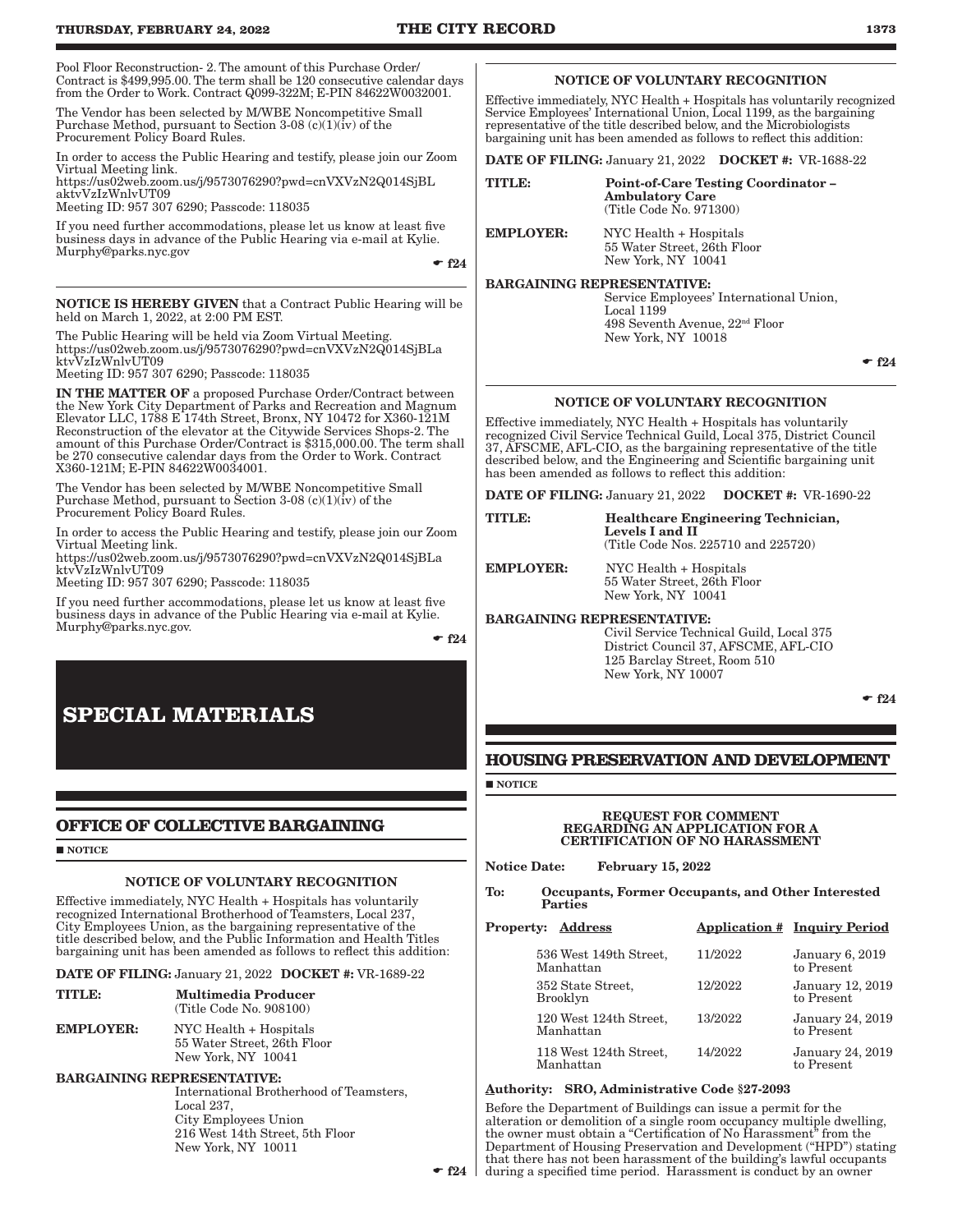that is intended to cause, or does cause, residents to leave or otherwise surrender any of their legal occupancy rights. It can include, but is not limited to, failure to provide essential services (such as heat, water, gas, or electricity), illegally locking out building residents, starting frivolous lawsuits, and using threats or physical force.

The owner of the building identified above has applied for a Certification of No Harassment. If you have any comments or evidence of harassment at this building, please notify HPD at **CONH Unit, 100** Gold Street, 6th Floor, New York, NY 10038 by letter postmarked not later than 30 days from the date of this notice or by an in-person statement made within the same period. To schedule an appointment for an in-person statement, please call  $(212)$  863-5277 or  $(212)$ 863-8211.

*For the decision on the Certification of No Harassment Final Determination please visit our website at, www.hpd.nyc.gov or call (212) 863-8266.*

#### PETICIÓN DE COMENTARIO SOBRE UNA SOLICITUD PARA UN CERTIFICACIÓN DE NO ACOSO

Fecha de notificacion: February 15, 2022

Para: Inquilinos, Inquilinos Anteriores, y Otras Personas Interesadas

Período de

| Propiedad: Dirección                | Solicitud # | rerioao ae<br>consulta         |
|-------------------------------------|-------------|--------------------------------|
| 536 West 149th Street,<br>Manhattan | 11/2022     | January 6, 2019<br>to Present  |
| 352 State Street,<br>Brooklyn       | 12/2022     | January 12, 2019<br>to Present |
| 120 West 124th Street,<br>Manhattan | 13/2022     | January 24, 2019<br>to Present |
| 118 West 124th Street,<br>Manhattan | 14/2022     | January 24, 2019<br>to Present |

#### Autoridad: SRO, Código Administrativo §27-2093

Antes de que el Departamento de Edificios pueda conceder un permiso para la alteración o demolición de una vivienda múltiple de ocupación de cuartos individuales, el propietario debe obtener una "Certificación de No Acoso" del Departamento de Preservación y Desarrollo de la Vivienda ("HPD") que indique que tiene no haber sido hostigado a los ocupantes legales del edificio durante un período de tiempo especificado. El acoso es una conducta por parte de un dueño de edificio que pretende causar, o causa, que los residentes se vayan o renuncien a cualquiera de sus derechos legales de ocupación. Puede incluir, entre otros, no proporcionar servicios esenciales (como calefacción, agua, gas o electricidad), bloquear ilegalmente a los residentes del edificio, iniciar demandas frívolas y utilizar amenazas o fuerza física.

El dueño del edificio identificado anteriormente ha solicitado una Certificación de No Acoso. Si tiene algún comentario o evidencia de acoso en este edificio, notifique a HPD al CONH Unit, 100 Gold Street, 6th Floor, New York, NY 10038 por carta con matasellos no mas tarde que 30 días después de la fecha de este aviso o por una declaración en persona realizada dentro del mismo período. Para hacer una cita para una declaración en persona, llame al (212) 863-5277 o (212) 863-8211.

Para conocer la decisión final sobre la Certificación de No Acoso, visite nuestra pagina web en *www.hpd.nyc.gov o llame al 212-863-8266.*

f15-24

#### REQUEST FOR COMMENT REGARDING AN APPLICATION FOR A CERTIFICATION OF NO HARASSMENT PILOT PROGRAM

Notice Date: February 15, 2022

To: Occupants, Former Occupants, and Other Interested Parties

| <b>Property:</b> | <b>Address</b>             |        | <b>Application # Inquiry Period</b> |
|------------------|----------------------------|--------|-------------------------------------|
|                  | 506 Brook Avenue,<br>Bronx | 1/2022 | January 24, 2017<br>to Present      |

Authority: Pilot Program Administrative Code §27-2093.1, §28-505.3

Before the Department of Buildings can issue a permit for the

alteration or demolition of a multiple dwelling on the Certification of No Harassment Pilot Program building list, the owner must obtain a "Certification of No Harassment" from the Department of Housing Preservation and Development ("HPD") stating that there has not been harassment of the building's lawful occupants during a specified time period. Harassment is conduct by an owner that is intended to cause, or does cause, residents to leave or otherwise surrender any of their legal occupancy rights. It can include, but is not limited to, failure to provide essential services (such as heat, water, gas, or electricity), illegally locking out building residents, starting frivolous lawsuits, and using threats or physical force.

The owner of the building identified above has applied for a Certification of No Harassment. If you have any comments or evidence of harassment at this building, please notify HPD at **CONH Unit, 100** Gold Street, 6th Floor, New York, NY 10038 by letter postmarked not later than 45 days from the date of this notice or by an in-person statement made within the same period. To schedule an appointment for an in-person statement, please call  $(212)$  863-5277 or  $(212)$ 863-8211.

*For the decision on the Certification of No Harassment Final Determination please visit our website at, www.hpd.nyc.gov or call (212) 863-8266.*

| PETICIÓN DE COMENTARIO           |
|----------------------------------|
| SOBRE UNA SOLICITUD PARA UN      |
| <b>CERTIFICACIÓN DE NO ACOSO</b> |
| PROGRAMA PILOTO                  |

Fecha de notificacion: February 15, 2022

Para: Inquilinos, Inquilinos Anteriores, y Otras Personas Interesadas

| <b>Propiedad</b> | Dirección                         | Solicitud # | Periodo de<br>consulta         |
|------------------|-----------------------------------|-------------|--------------------------------|
|                  | 506 Brook Avenue,<br><b>Bronx</b> | 1/2022      | January 24, 2017<br>to Present |

#### Autoridad: PILOT, Código Administrativo §27-2093.1, §28-505.3

Antes de que el Departamento de Edificios pueda conceder un permiso para la alteración o demolición de una vivienda múltiple de ocupación de cuartos individuales, el propietario debe obtener una "Certificación de No Acoso" del Departamento de Preservación y Desarrollo de la Vivienda ("HPD") que indique que tiene no haber sido hostigado a los ocupantes legales del edificio durante un período de tiempo especificado. El acoso es una conducta por parte de un dueño de edificio que pretende causar, o causa, que los residentes se vayan o renuncien a cualquiera de sus derechos legales de ocupación. Puede incluir, entre otros, no proporcionar servicios esenciales (como calefacción, agua, gas o electricidad), bloquear ilegalmente a los residentes del edificio, iniciar demandas frívolas y utilizar amenazas o fuerza física.

El dueño del edificio identificado anteriormente ha solicitado una Certificación de No Acoso. Si tiene algún comentario o evidencia de acoso en este edificio, notifique a HPD al  $\,$  CONH Unit, 100 Gold  $\,$ Street, 6th Floor, New York, NY 10038 por carta con matasellos no mas tarde que 45 días después de la fecha de este aviso o por una declaración en persona realizada dentro del mismo período. Para hacer una cita para una declaración en persona, llame al (212) 863-5277 o (212) 863-8211.

Para conocer la decisión final sobre la Certificación de No Acoso, visite nuestra pagina web, en *www.hpd.nyc.gov o llame al (212) 863-8266.*

f15-24

Período de

### **CHANGES IN PERSONNEL**

|                     | FIRE DEPARTMENT |   |       |               |                 |      |          |        |
|---------------------|-----------------|---|-------|---------------|-----------------|------|----------|--------|
|                     |                 |   |       | FOR PERIOD    | ENDING 01/21/22 |      |          |        |
|                     |                 |   | TITLE |               |                 |      |          |        |
| <b>NAME</b>         |                 |   | NUM   | SALARY        | <b>ACTION</b>   | PROV | EFF DATE | AGENCY |
| <b>MCELROY</b>      | <b>KEVIN</b>    | М | 70370 | \$136221.0000 | PROMOTED        | NO   | 01/08/22 | 057    |
| MELENDEZ            | <b>JOAOUIN</b>  |   | 70360 | \$97648.0000  | PROMOTED        | NO   | 01/01/22 | 057    |
| <b>METZ</b>         | RONALD          | D | 70365 | \$119172.0000 | PROMOTED        | NO   | 01/01/22 | 057    |
| MEYERS              | MICHAEL         | v | 7038B | \$241119.0000 | PROMOTED        | NO   | 01/01/22 | 057    |
| <b>MINARDO</b>      | <b>BRIAN</b>    | v | 70365 | \$119172.0000 | PROMOTED        | NO   | 01/01/22 | 057    |
| MINICOZZI JR.       | <b>CHARLES</b>  | Α | 70365 | \$119172.0000 | PROMOTED        | NO   | 01/01/22 | 057    |
| MONTERO             | SHARIBEL        | M | 71010 | \$41254.0000  | RESIGNED        | NO   | 01/04/22 | 057    |
| MOORE               | <b>STEVEN</b>   | J | 70370 | \$136221.0000 | PROMOTED        | NO   | 01/08/22 | 057    |
| MUNIZ JR.           | <b>HECTOR</b>   | Е | 70310 | \$43904.0000  | RESIGNED        | NO   | 11/09/21 | 057    |
| <b>NAPOLIONELLO</b> | DANIEL          | W | 71010 | \$53627.0000  | <b>RESIGNED</b> | YES  | 01/02/22 | 057    |
| NIGEY               | KEVIN           | J | 70360 | \$97648.0000  | PROMOTED        | NO   | 01/01/22 | 057    |
| O' SULLIVAN         | JOHN            | J | 70310 | \$85292.0000  | <b>RETIRED</b>  | NO   | 07/31/21 | 057    |
| PACE                | DAVID           | R | 70370 | \$136221.0000 | PROMOTED        | NO   | 01/08/22 | 057    |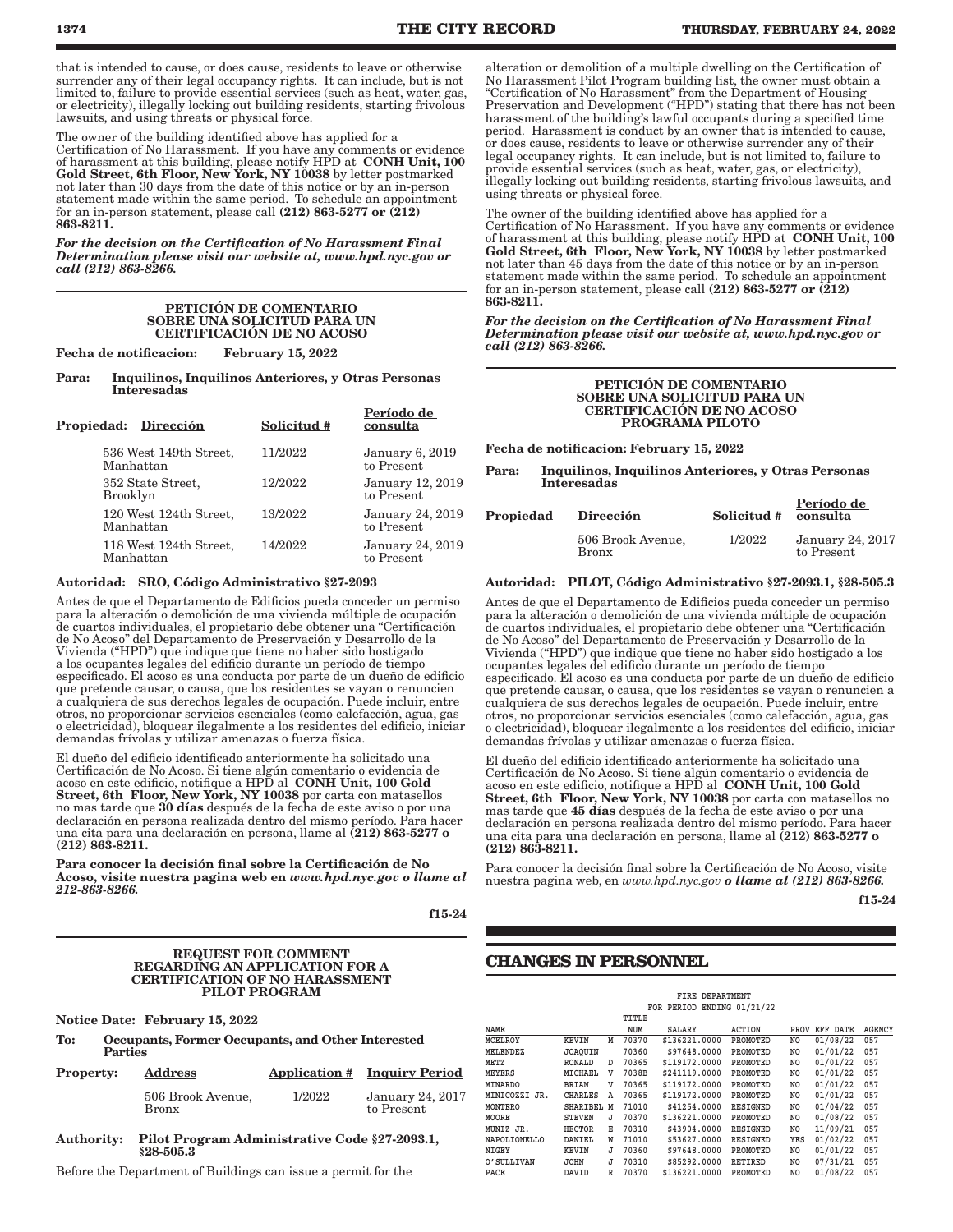| PARK                     | <b>RAYMOND</b>  |   | 71010 | \$41254.0000  | TERMINATED      | N <sub>O</sub> | 01/09/22 | 057 |  |
|--------------------------|-----------------|---|-------|---------------|-----------------|----------------|----------|-----|--|
| <b><i>PARMENTIER</i></b> | <b>JOSEPH</b>   | М | 70360 | \$97648.0000  | PROMOTED        | N <sub>O</sub> | 01/01/22 | 057 |  |
| PATEL                    | <b>KHUSHBU</b>  | A | 20310 | \$65640.0000  | APPOINTED       | YES            | 01/02/22 | 057 |  |
| PEREZ                    | <b>HECTOR</b>   | E | 53053 | \$39386.0000  | <b>INCREASE</b> | NO.            | 12/26/21 | 057 |  |
| PETRAKIS                 | <b>NICHOLAS</b> |   | 22427 | \$103631.0000 | <b>RESIGNED</b> | N <sub>O</sub> | 01/07/22 | 057 |  |
| PHILLIPS                 | SUSAN LY        |   | 10124 | \$57490.0000  | <b>RETIRED</b>  | N <sub>O</sub> | 01/01/22 | 057 |  |
| <b>PINTO</b>             | NICHOLAS S      |   | 70370 | \$136221.0000 | PROMOTED        | N <sub>O</sub> | 01/08/22 | 057 |  |
| PRIOR                    | <b>MATTHEW</b>  | J | 70360 | \$97648.0000  | PROMOTED        | NO.            | 01/01/22 | 057 |  |
| PROFITLICH               | <b>KEVIN</b>    | J | 70365 | \$119172.0000 | PROMOTED        | N <sub>O</sub> | 01/01/22 | 057 |  |
| PUVOGEL                  | <b>JUSTIN</b>   | Α | 70360 | \$97648.0000  | PROMOTED        | N <sub>O</sub> | 01/01/22 | 057 |  |
| OUINN                    | MATTHEW         | T | 70365 | \$119172.0000 | PROMOTED        | N <sub>O</sub> | 01/01/22 | 057 |  |
| OUINTO                   | <b>FRANK</b>    | J | 70365 | \$119172.0000 | PROMOTED        | N <sub>O</sub> | 01/01/22 | 057 |  |
| <b>ROMANO</b>            | <b>ANTHONY</b>  | M | 70365 | \$119172.0000 | PROMOTED        | NO.            | 01/01/22 | 057 |  |
| <b>RONDON</b>            | ANGEL           |   | 10124 | \$66962.0000  | <b>RETIRED</b>  | N <sub>O</sub> | 01/11/22 | 057 |  |
| <b>ROTONDI</b>           | MARIO           |   | 70360 | \$97648.0000  | PROMOTED        | N <sub>O</sub> | 01/01/22 | 057 |  |
| <b>RYAN</b>              | <b>SEAN</b>     | L | 70360 | \$97648.0000  | PROMOTED        | N <sub>O</sub> | 01/01/22 | 057 |  |
| <b>SCHAAF</b>            | FRED            | P | 7038B | \$241119.0000 | PROMOTED        | NO.            | 01/01/22 | 057 |  |
| <b>SCHROECK</b>          | MICHAEL         | A | 70365 | \$119172.0000 | PROMOTED        | NO.            | 01/01/22 | 057 |  |
| <b>SHAIKH</b>            | AHMAD           | Α | 70310 | \$43904.0000  | <b>RESIGNED</b> | NO.            | 11/17/21 | 057 |  |
| <b>SKIBA</b>             | PATRICK         | J | 70360 | \$97648.0000  | PROMOTED        | NO.            | 01/01/22 | 057 |  |
| SOUIRES                  | <b>EUGENE</b>   | G | 70360 | \$97648.0000  | PROMOTED        | N <sub>O</sub> | 01/01/22 | 057 |  |
| <b>STACK</b>             | MATTHEW         | M | 70360 | \$97648.0000  | PROMOTED        | NO.            | 01/01/22 | 057 |  |
| <b>STANCZUK</b>          | CHRISTOP R      |   | 53053 | \$39386.0000  | <b>INCREASE</b> | NO.            | 12/26/21 | 057 |  |
| STEELE-ALLOCCO           | <b>JOANNE</b>   |   | 1002C | \$115670.0000 | <b>INCREASE</b> | NO.            | 01/02/22 | 057 |  |
| SZTUKOWSKI               | WOJCIECH        |   | 92510 | \$347.2000    | APPOINTED       | YES            | 01/09/22 | 057 |  |
| <b>THOMPSON</b>          | <b>JOHN</b>     |   | 70360 | \$97648.0000  | PROMOTED        | NO.            | 01/01/22 | 057 |  |
| TSANG                    | WING            |   | 70365 | \$119172.0000 | PROMOTED        | NO.            | 01/01/22 | 057 |  |
| <b>VARONE</b>            | NICHOLAS L      |   | 91762 | \$426.2400    | <b>RETIRED</b>  | NO.            | 01/01/22 | 057 |  |
| <b>VELLOZA</b>           | <b>FRANK</b>    | A | 70310 | \$43904.0000  | <b>RESIGNED</b> | N <sub>O</sub> | 11/17/21 | 057 |  |
| WEISS                    | <b>RICHARD</b>  | A | 95714 | \$155000.0000 | APPOINTED       | YES            | 01/09/22 | 057 |  |
| <b>WERNER</b>            | <b>JAMES</b>    | P | 70360 | \$97648.0000  | PROMOTED        | NO.            | 01/01/22 | 057 |  |
| WHITE                    | <b>KEVIN</b>    | P | 70370 | \$136221.0000 | PROMOTED        | NO.            | 01/08/22 | 057 |  |
| WILDES                   | <b>JAMES</b>    | M | 70365 | \$119172.0000 | PROMOTED        | NO.            | 01/01/22 | 057 |  |
| YUSKEVICH                | PETER           | E | 70360 | \$97648.0000  | PROMOTED        | N <sub>O</sub> | 01/01/22 | 057 |  |
| ZIEGLER                  | WILLIAM         | P | 70365 | \$119172.0000 | PROMOTED        | N <sub>O</sub> | 01/01/22 | 057 |  |
|                          |                 |   |       |               |                 |                |          |     |  |

 **NYC DEPT OF VETERANS' SERVICES FOR PERIOD ENDING 01/21/22**

 **TITLE NAME NUM SALARY ACTION PROV EFF DATE AGENCY**  $$107160.0000$  DECREASE **FISHER ALEXANDR 10209 \$17.0000 DECREASE YES 01/03/22 063**<br>**FISHER ALEXANDR 10209 \$17.0000 RESIGNED YES 01/01/22 063**<br>**VALLONE PAUL A 95005 \$190000.0000 APPOINTED YES 01/02/22 063** \$190000.0000 APPOINTED

> **ADMIN FOR CHILDREN'S SVCS FOR PERIOD ENDING 01/21/22**

|                          |                   |   | TITLE |               |                  |                |          |               |
|--------------------------|-------------------|---|-------|---------------|------------------|----------------|----------|---------------|
| <b>NAME</b>              |                   |   | NUM   | <b>SALARY</b> | <b>ACTION</b>    | PROV           | EFF DATE | <b>AGENCY</b> |
| ABEL                     | <b>ALAIBI</b>     | U | 52287 | \$59995.0000  | <b>RESIGNED</b>  | N <sub>O</sub> | 01/02/22 | 067           |
| <b>AUDAIN</b>            | <b>SHEENA</b>     |   | 52408 | \$83981.0000  | <b>RESIGNED</b>  | YES            | 11/21/21 | 067           |
| <b>BARLOW</b>            | KAREL             | P | 90210 | \$36627.0000  | APPOINTED        | YES            | 01/07/22 | 067           |
| <b>BARROSO</b>           | <b>EMANUEL</b>    |   | 52366 | \$60327.0000  | <b>RESIGNED</b>  | N <sub>O</sub> | 01/02/22 | 067           |
| BENICIO-VELIZ            | CHRISTOP A        |   | 52366 | \$50757.0000  | <b>RESIGNED</b>  | N <sub>O</sub> | 08/16/20 | 067           |
| <b>BENN-BAIRD</b>        | NIGEL             |   | 12200 | \$37803.0000  | <b>RESIGNED</b>  | N <sub>O</sub> | 01/09/22 | 067           |
| <b>BERNAL</b>            | <b>JENNIFER</b>   |   | 52366 | \$58782.0000  | <b>RESIGNED</b>  | NO.            | 01/02/22 | 067           |
| <b>BERNARD</b>           | <b>FABIENNE N</b> |   | 10124 | \$76615.0000  | APPOINTED        | YES            | 01/06/22 | 067           |
| <b>BERNARD</b>           | <b>MERISSA</b>    | в | 52366 | \$55125.0000  | <b>RESIGNED</b>  | NO             | 12/19/21 | 067           |
| <b>BOBB</b>              | KIM               | R | 1001B | \$84000.0000  | <b>INCREASE</b>  | YES            | 10/17/21 | 067           |
| <b>BROWN</b>             | CAROL             | E | 52287 | \$59995.0000  | <b>RETIRED</b>   | NO.            | 01/02/22 | 067           |
| <b>BURKE</b>             | <b>KEVIN</b>      | C | 1005C | \$90764.0000  | <b>RETIRED</b>   | N <sub>O</sub> | 01/02/22 | 067           |
| <b>BUSHELL</b>           | MONICA            | Y | 52311 | \$61649.0000  | <b>RESIGNED</b>  | YES            | 03/01/20 | 067           |
| CABAN                    | <b>JANICE</b>     | C | 52366 | \$55125.0000  | <b>RESIGNED</b>  | N <sub>O</sub> | 01/02/22 | 067           |
| CARTER                   | <b>ROSA</b>       |   | 52369 | \$65304.0000  | <b>RETIRED</b>   | NO.            | 01/02/22 | 067           |
| CODRINGTON-FLOW          | TAMIKA            |   | 52366 | \$60327.0000  | <b>RESIGNED</b>  | NO.            | 01/02/22 | 067           |
| <b><i>DANNHAUSER</i></b> | JESS              | B | 94518 | \$243171.0000 | APPOINTED        | YES            | 01/02/22 | 067           |
| <b>DARAMOLA</b>          | <b>BOSEDE</b>     | O | 52287 | \$52877.0000  | <b>RESIGNED</b>  | YES            | 12/20/21 | 067           |
| <b>DIOP</b>              | MADJIGUE          |   | 95600 | \$129691.0000 | <b>APPOINTED</b> | <b>YES</b>     | 01/02/22 | 067           |
| <b>FELIX</b>             | DESPI             | D | 52287 | \$60036.0000  | <b>RETIRED</b>   | NO.            | 01/02/22 | 067           |
| <b>GEORGE</b>            | <b>GIZELLE</b>    | L | 12626 | \$61866.0000  | APPOINTED        | N <sub>O</sub> | 11/07/21 | 067           |
| <b>GIBSON</b>            | JACQUELI D        |   | 82981 | \$86000.0000  | <b>INCREASE</b>  | YES            | 02/19/19 | 067           |
| <b>GIUNTA</b>            | <b>EMILY</b>      | M | 30086 | \$71757.0000  | <b>RESIGNED</b>  | YES            | 01/02/22 | 067           |
| <b>GLEMAUD</b>           | <b>BIANCA</b>     | D | 52366 | \$60327.0000  | <b>RESIGNED</b>  | NO.            | 01/02/22 | 067           |
| <b>GRAFFAGNINO</b>       | <b>LORRAINE A</b> |   | 95005 | \$121711.0000 | <b>RESIGNED</b>  | YES            | 12/20/21 | 067           |
| <b>GRINMAN</b>           | MARINA            |   | 10124 | \$29,0000     | APPOINTED        | YES            | 01/02/22 | 067           |
| <b>GRISSOM</b>           | MELODY            | M | 12627 | \$97327.0000  | <b>RETIRED</b>   | NO.            | 01/02/22 | 067           |
| <b>HAWKINS</b>           | TRINA             | Α | 10124 | \$29.0000     | APPOINTED        | YES            | 01/02/22 | 067           |
| <b>HENRY</b>             | <b>FEYAWNA</b>    | N | 13615 | \$47139.0000  | <b>RESIGNED</b>  | N <sub>O</sub> | 01/02/22 | 067           |
| <b>HICKSON</b>           | <b>VICTORIA E</b> |   | 52366 | \$60327.0000  | <b>RESIGNED</b>  | N <sub>O</sub> | 01/02/22 | 067           |
| <b>HINES</b>             | MAROUIS           | D | 52287 | \$49318.0000  | TERMINATED       | YES            | 01/06/22 | 067           |
| HODGE                    | ADINA             | S | 52288 | \$70205.0000  | <b>RESIGNED</b>  | NO.            | 11/15/21 | 067           |
| <b>HORNE</b>             | MAURICE           | т | 52366 | \$60327.0000  | <b>RESIGNED</b>  | N <sub>O</sub> | 01/09/22 | 067           |
| <b>HUMPHREY</b>          | YVONNE            |   | 30085 | \$95632.0000  | <b>RETIRED</b>   | NO.            | 01/02/22 | 067           |
| HUTCHINSON               | TYONE             |   | 56058 | \$81000.0000  | APPOINTED        | YES            | 01/02/22 | 067           |
| <b>JACKSON</b>           | TATYANA           | N | 52366 | \$60327.0000  | <b>RESIGNED</b>  | NO.            | 01/09/22 | 067           |
| <b>JAVIER</b>            | <b>ROBINSON</b>   |   | 52366 | \$60327.0000  | <b>RESIGNED</b>  | NO.            | 01/02/22 | 067           |
| <b>JONES</b>             | <b>DAMION</b>     | C | 52287 | \$45759.0000  | <b>RESIGNED</b>  | YES            | 12/23/21 | 067           |
|                          |                   |   |       |               |                  |                |          |               |

#### **ADMIN FOR CHILDREN'S SVCS FOR PERIOD ENDING 01/21/22**

 **TITLE**

| NAME              |               |   | NUM   | <b>SALARY</b> | <b>ACTION</b>   | PROV | EFF DATE | <b>AGENCY</b> |
|-------------------|---------------|---|-------|---------------|-----------------|------|----------|---------------|
| <b>KELANI</b>     | OLADOTUN      | s | 52287 | \$49318.0000  | <b>RESIGNED</b> | NO   | 12/29/21 | 067           |
| KRUSE             | JAIME         | s | 56058 | \$80000.0000  | <b>RESIGNED</b> | YES  | 01/02/22 | 067           |
| LEWIS             | <b>BURTON</b> |   | 52367 | \$86245.0000  | <b>RETIRED</b>  | NO   | 01/01/22 | 067           |
| LO.               | <b>JASON</b>  | н | 52366 | \$60327.0000  | <b>RESIGNED</b> | NO.  | 01/02/22 | 067           |
| MALCOLM           | TIMOY         | D | 52287 | \$45759.0000  | <b>RESIGNED</b> | YES  | 12/12/21 | 067           |
| <b>MATTHEWS</b>   | TAMARA        | L | 1002C | \$73049.0000  | <b>RETIRED</b>  | NO   | 01/01/22 | 067           |
| MAYERS-JOHN       | MERLYN        | C | 52367 | \$86156.0000  | <b>RESIGNED</b> | NO.  | 01/09/22 | 067           |
| <b>MCFARLANE</b>  | <b>KAREEM</b> | s | 1002A | \$67529.0000  | RESIGNED        | NO.  | 01/02/22 | 067           |
| <b>MCLAUGHLIN</b> | JESICA        | Е | 52366 | \$55125,0000  | <b>RESIGNED</b> | NO.  | 01/02/22 | 067           |
| MONDESIR          | SANDY         |   | 52366 | \$55125.0000  | <b>RESIGNED</b> | NO   | 01/02/22 | 067           |
| MORAN             | YULIA         | O | 12626 | \$69721.0000  | <b>RESIGNED</b> | NO.  | 01/04/22 | 067           |

| MUHAMMAD           | ASADULLA      |   | 90644 | \$37080.0000  | RESIGNED        | YES | 01/02/22 | 067 |
|--------------------|---------------|---|-------|---------------|-----------------|-----|----------|-----|
| <b>NETTLES</b>     | RASHID        | D | 81803 | \$34612.0000  | RESIGNED        | YES | 12/31/21 | 067 |
| <b>NORMAN</b>      | <b>SHEILA</b> | М | 70810 | \$34834.0000  | <b>RESIGNED</b> | NO  | 01/02/22 | 067 |
| PAUL               | CLARA         | Α | 52366 | \$50757.0000  | RESIGNED        | NO  | 01/02/22 | 067 |
| PAULSON            | NAKITA        | L | 52370 | \$67392.0000  | <b>RESIGNED</b> | YES | 01/02/22 | 067 |
| POLLAK             | ASHLEY        | R | 30087 | \$72712.0000  | RESIGNED        | YES | 01/06/22 | 067 |
| PRESSLEY           | INDERA        | л | 52288 | \$70164.0000  | <b>RESIGNED</b> | YES | 01/09/22 | 067 |
| RINGEL             | PINCHAS       |   | 10009 | \$117870.0000 | RESIGNED        | YES | 12/26/21 | 067 |
| <b>RUSHING</b>     | LEVESIA       | Υ | 1002D | \$119681.0000 | <b>RETIRED</b>  | NO  | 01/15/22 | 067 |
| SAMUELS            | SYMPHONI      | s | 56058 | \$62215.0000  | RESIGNED        | YES | 12/26/21 | 067 |
| <b>SAVARESE</b>    | <b>JOHN</b>   | J | 12627 | \$85864.0000  | <b>RETIRED</b>  | NO  | 01/02/22 | 067 |
| <b>SCANTLEBURY</b> | CHERYL        | R | 52408 | \$88029.0000  | RETIRED         | NO  | 01/02/22 | 067 |
| <b>SCHIESSER</b>   | <b>JOHN</b>   | Ά | 52366 | \$53519.0000  | <b>RESIGNED</b> | NO  | 12/02/18 | 067 |
| SIMMONS            | <b>JOANNE</b> |   | 10251 | \$45590.0000  | RETIRED         | NO  | 01/01/22 | 067 |
| <b>SLOAN GATES</b> | DENISE        | М | 52367 | \$92465.0000  | <b>RETIRED</b>  | NO  | 01/02/22 | 067 |

## **LATE NOTICE**

#### **CONTRACT AWARD HEARINGS**

**NOTE: LOCATION(S) ARE ACCESSIBLE TO INDIVIDUALS USING WHEELCHAIRS OR OTHER MOBILITY DEVICES. FOR FURTHER INFORMATION ON ACCESSIBILITY OR TO MAKE A REQUEST FOR ACCOMMODATIONS, SUCH AS SIGN LANGUAGE INTERPRETATION SERVICES, PLEASE CONTACT THE MAYOR'S OFFICE OF CONTRACT SERVICES (MOCS) VIA EMAIL, AT DISABILITYAFFAIRS@MOCS.NYC.GOV OR VIA PHONE, AT (212) 788-0010. ANY PERSON REQUIRING REASONABLE ACCOMMODATION FOR THE PUBLIC HEARING, SHOULD CONTACT MOCS, AT LEAST THREE (3) BUSINESS DAYS IN ADVANCE OF THE HEARING, TO ENSURE AVAILABILITY.**

ී

### **YOUTH AND COMMUNITY DEVELOPMENT**

**PUBLIC HEARINGS** 

NOTICE IS HEREBY GIVEN that a Contract Public Hearing will be held on Monday March 7, 2022 via MS TEAMS Conference Call (Dial In: +1 646-893-7101 / Conference ID: 973 474 306#) commencing at 10:00 A.M. on the following:

IN THE MATTER OF (1) Applied Research and Evaluation Services Competitive Task Order awarded off Master Services Agreement that was procured by way of Competitive Sealed Proposal. This qualified contractor will conduct applied research and evaluation services and deliver products that help cultivate a culture of data-driven decision making, inform program improvement /policy, contribute to continuous quality improvement and explore /spotlight best practices.

The PASSPORT E-PIN, Contractor, Task Order Amount, Contractor address, Task Order Term, and Task Order Project is indicated below.

PASSPORT EPIN: 26022Z0015001 Contractor Name: Policy Studies Associates, Inc. Task Order Amount: \$132,000.00 Contractor Address: 1120 20th Street NW, 200N Washington, DC 20036 Task Order Term: 2/14/2022 to 6/30/2022 Task Order Project: Youth Homelessness Demonstration Project

The proposed contractor was selected by means of Competitive Sealed Proposal pursuant to Section 3-03 of the Procurement Policy Board (PPB) Rules. The contractor competed for projects & services at the request of DYCD through mini-competitions and was awarded a Task Order project off their existing Master Services Agreement.

In order to access the Public Hearing or to testify, please join the public hearing via MS TEAMS Conference call (Dial In: +1646-893-7101 / Phone Conference ID: 973 474 306 #) no later than 9:50 am on the date of the hearing. If you require further accommodations, please contact Renise Ferguson via email, referguson@dycd.nyc.gov no later than three business days before the hearing date.